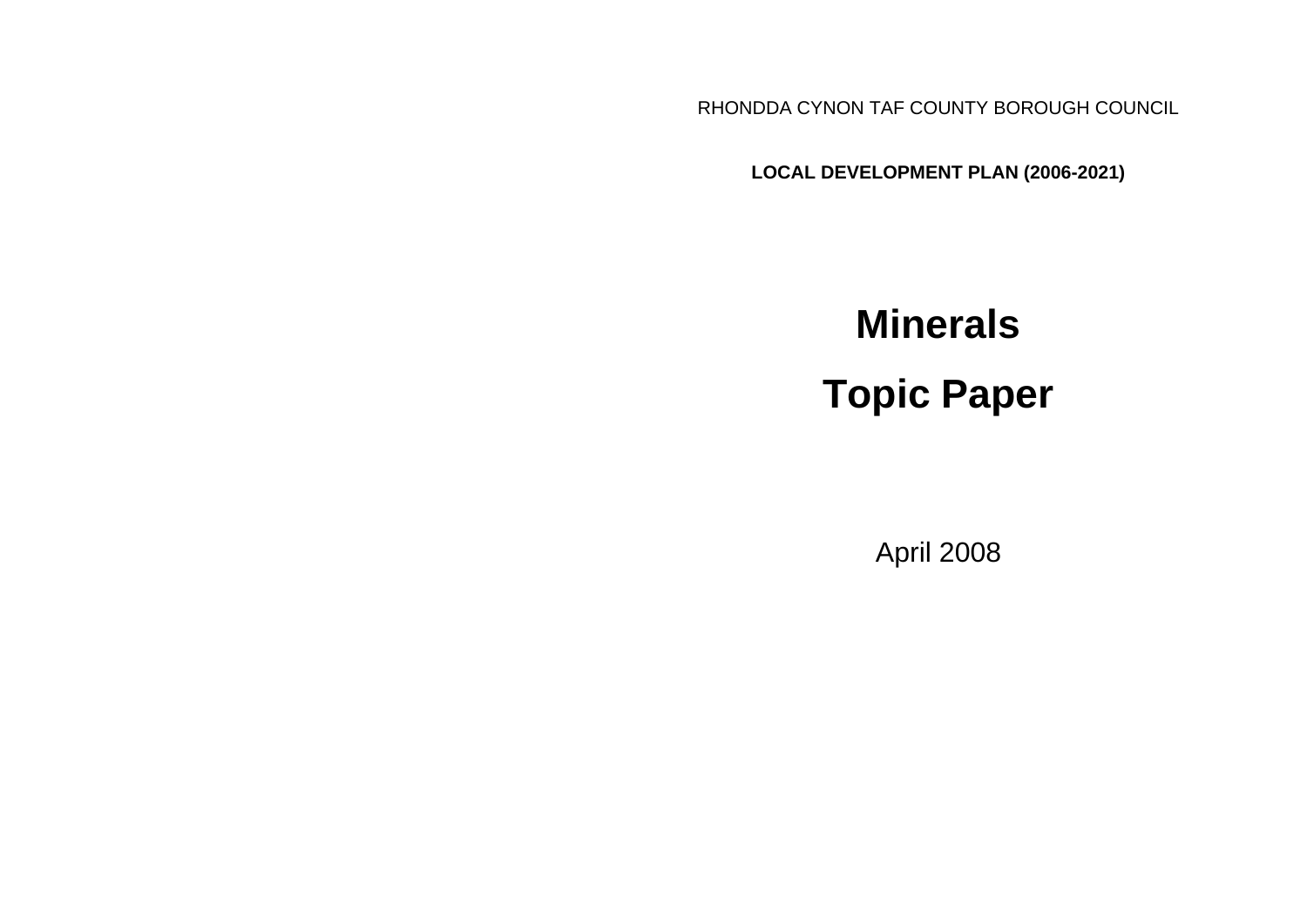# **Contents**

|                                        | Page |
|----------------------------------------|------|
| <b>BACKGROUND</b>                      | 1    |
| <b>INTRODUCTION</b>                    | 1    |
| NATIONAL POLICY CONTEXT                | 8    |
| <b>LOCAL POLICY CONTEXT</b>            | 9    |
| <b>KEY ISSUES IN RHONDDA CYNON TAF</b> | 11   |
| PREFERRED STRATEGY                     | 19   |
| DRAFT LDP POLICY                       |      |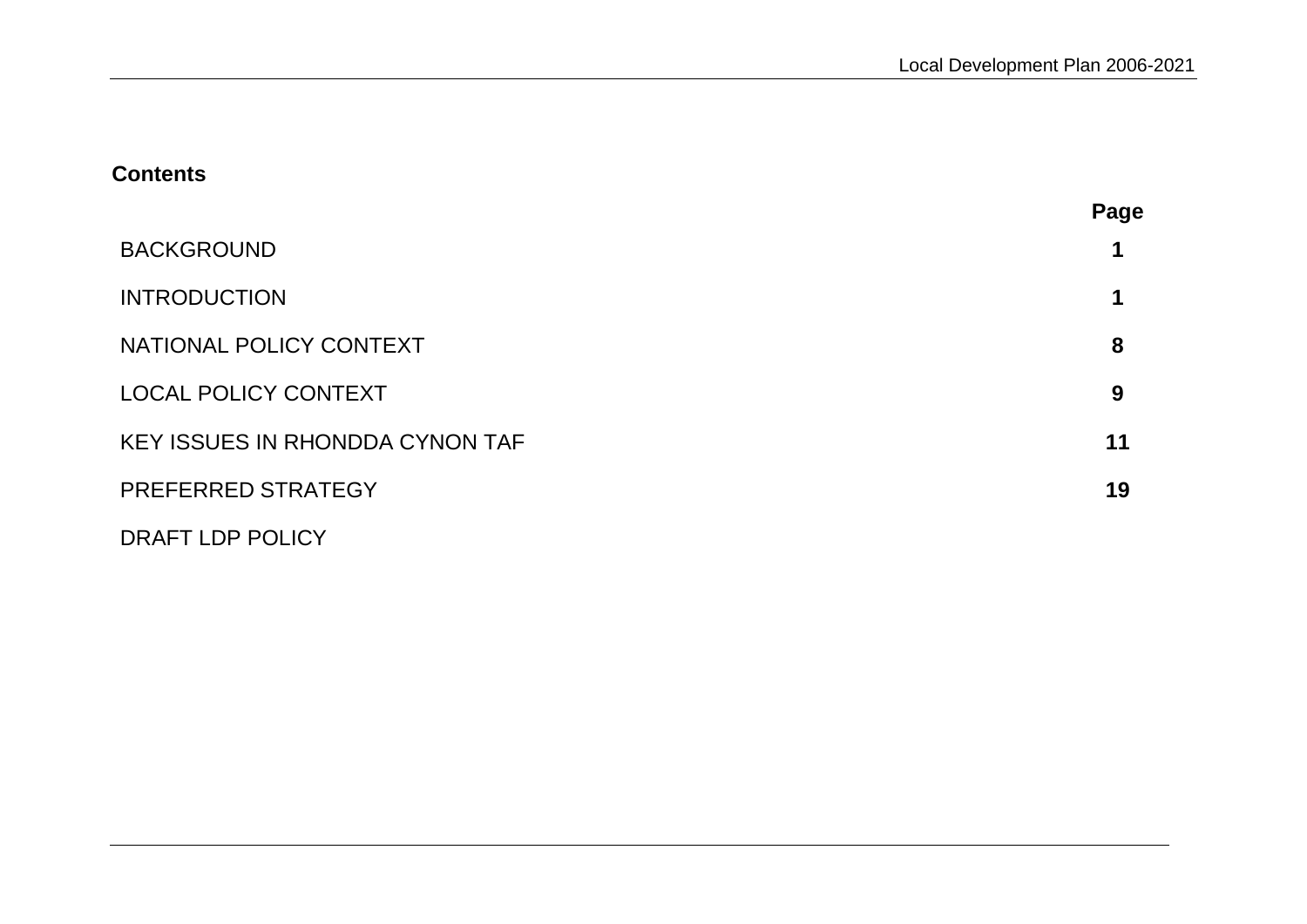## **BACKGROUND**

In January 2007 the Council issued for public consultation the Local Development Plan: Preferred Strategy. The Strategy was the first stage of the new statutory local development plan (LDP).

The next stage in the plan making process is the production of a deposit draft LDP. In order to ensure the soundness of the emerging LDP and transparency in the plan making process, the Council has produced a series of topic papers.

The topic papers address the main area of policy to be considered in the LDP. **It should be stressed that these papers are a starting point for policy development, through the sustainability appraisal process and as the Council's evidence base develops, emerging LDP policy will evolve and be refined.**

#### **1. INTRODUCTION**

The extraction of mineral resources raises considerable issues of wide ranging importance relating to its impact on the environment, landscape and traffic generation. At the same time it has to be acknowledged that minerals play a vital role in the nation's economy and touch upon everyone's life, with regard in particular to the construction industry and the provision of our household, commercial and other everyday energy needs.

Rhondda Cynon Taf County Borough Council as Mineral Planning Authority is responsible for the control of mineral workings within its area under the provisions of the Town and Country Planning Act 1990. Such control is exercised by the preparation of statutory Development Plan policies, and decisions on planning applications and enforcement of conditions.

Achieving sustainable forms of development requires the reassessment of the use of finite and environmentally sensitive natural resources. This topic paper aims to identify how we can achieve this through providing for the minerals needs of the current economy, whilst ensuring that their extraction is sustainably controlled and managed.

In order to do this the topic paper will outline:

- **The policy context** for minerals, including an explanation of national, regional and local policy;
- **Key issues in Rhondda Cynon Taf,** which relate specifically to mineral planning;
- **The Preferred Strategy** policy in respect of minerals, the representations received on them and the proposed policy response, and
- **Draft LDP Policy,** which provides a policy context for future mineral planning issues.

# **2. NATIONAL POLICY CONTEXT**

## **People, Places, Futures – The Wales Spatial Plan (adopted 2004)**

The Wales Spatial Plan provides a framework for the future spatial development of Wales. Rhondda Cynon Taf, along with the neighbouring authorities of Cardiff, Bridgend, Merthyr Tydfil, Caerphilly and the Vale of Glamorgan has been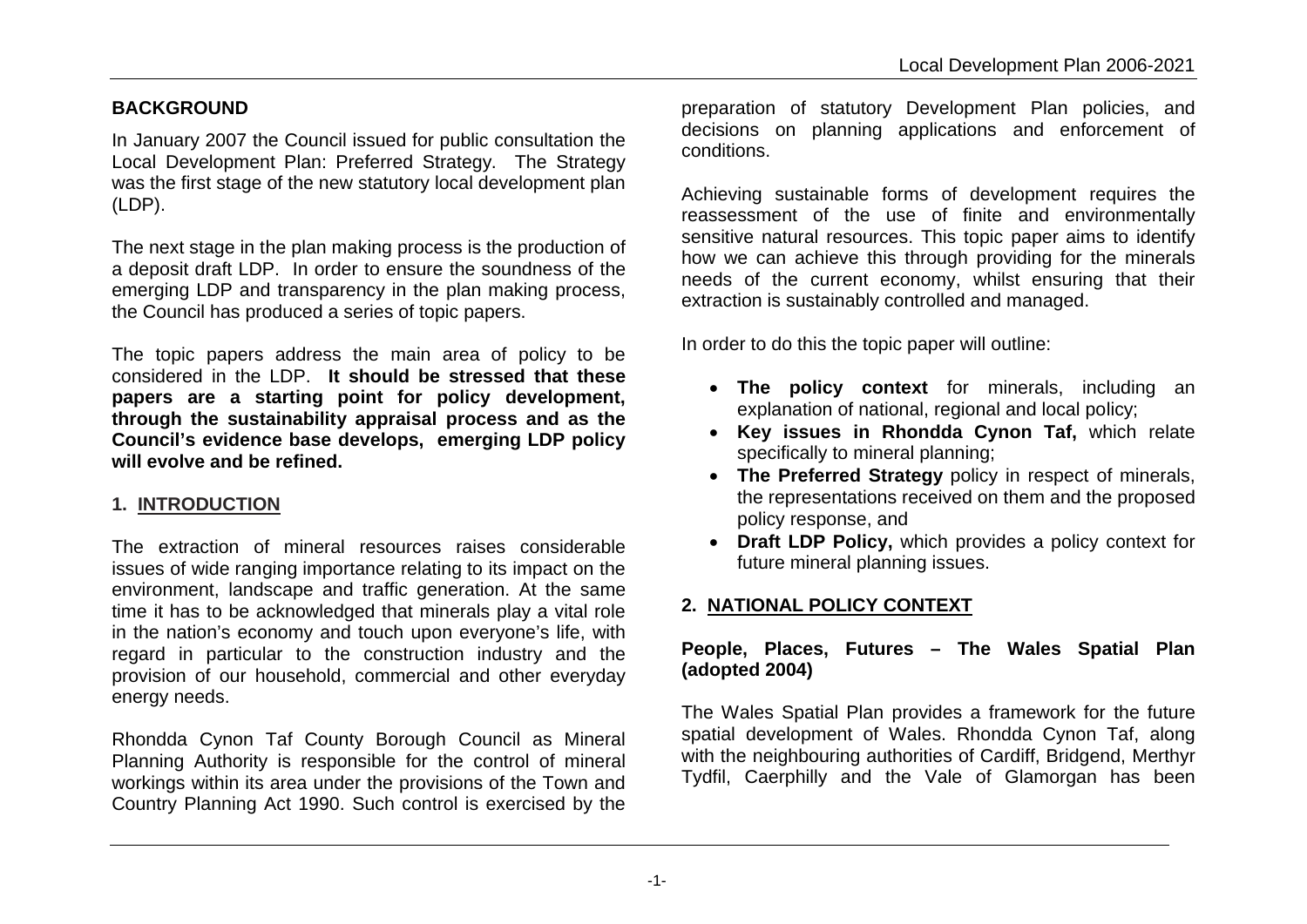identified as part of the South East – Capital Network Zone. The vision for the Capital Network is:

> "An innovative skilled area offering a high quality of life – international yet distinctively Welsh. It will compete internationally by increasing its global visibility through stronger links between the Valleys and the coast and the UK and Europe, helping spread prosperity within the area and benefiting other parts of Wales".

Whilst the Spatial Plan may not provide a detailed framework for the development of minerals planning in South East Wales, it does set out a broad objective to which it would be applicable. In essence this is the need to optimise the use of the public and private resources in Wales to create the best opportunities for its citizens.

## **Turning Heads – A Strategy for the Heads of the Valleys 2020 (June 2006)**

Turning Heads – A Strategy for the heads of the Valleys 2020 as the name suggests, outlines a strategy for regenerating the Northern Valley areas of South East Wales. In Rhondda Cynon Taf the strategy includes Treorchy, Treherbert, Ferndale, Mountain Ash and Aberdare. The objectives of the programme reflect those of the Wales Spatial Plan in seeking to ensure:

- An attractive and well used natural, historic and built environment;
- A vibrant economic landscape offering new opportunities;
- A well educated, skilled and healthier population;
- An appealing and coherent tourism and leisure experience, and
- Public confidence in a shared bright future.

Strategy Programme 6: Linked Opportunities for Businesses and Individuals, sets out a number of proposals that would have a significant effect on future mineral activities and production in Rhondda Cynon Taf. This programme outlines the growth of business and enterprise opportunities in the area, linking it to the strategy of major investment in housing renewal, roads and infrastructure, construction and leisure and tourism developments. Such proposals would have a major bearing on the future demand for construction aggregates in the area.

**Minerals Planning Policy Wales (2000)**

Assembly Government Minerals policy is embodied in Mineral Planning Policy Wales. Supplementary guidance in relation to minerals is contained specifically in **MTAN (Wales)1: Aggregates** and **Draft MTAN (Wales) 2: Coal.** 

Minerals Planning Policy Wales (2000) provides the guidance for mineral planning authorities with the overall objective of providing a sustainable pattern of mineral extraction. It aims to achieve this through adhering to the following 5 key principles;

- 1. Provide mineral resources to meet society's needs and to safeguard resources from sterilisation;
- 2. Protect areas of importance of natural or built heritage;
- 3. Limit the environmental impact of mineral extraction;
- 4. Achieve high standard restoration and beneficial afteruse; and,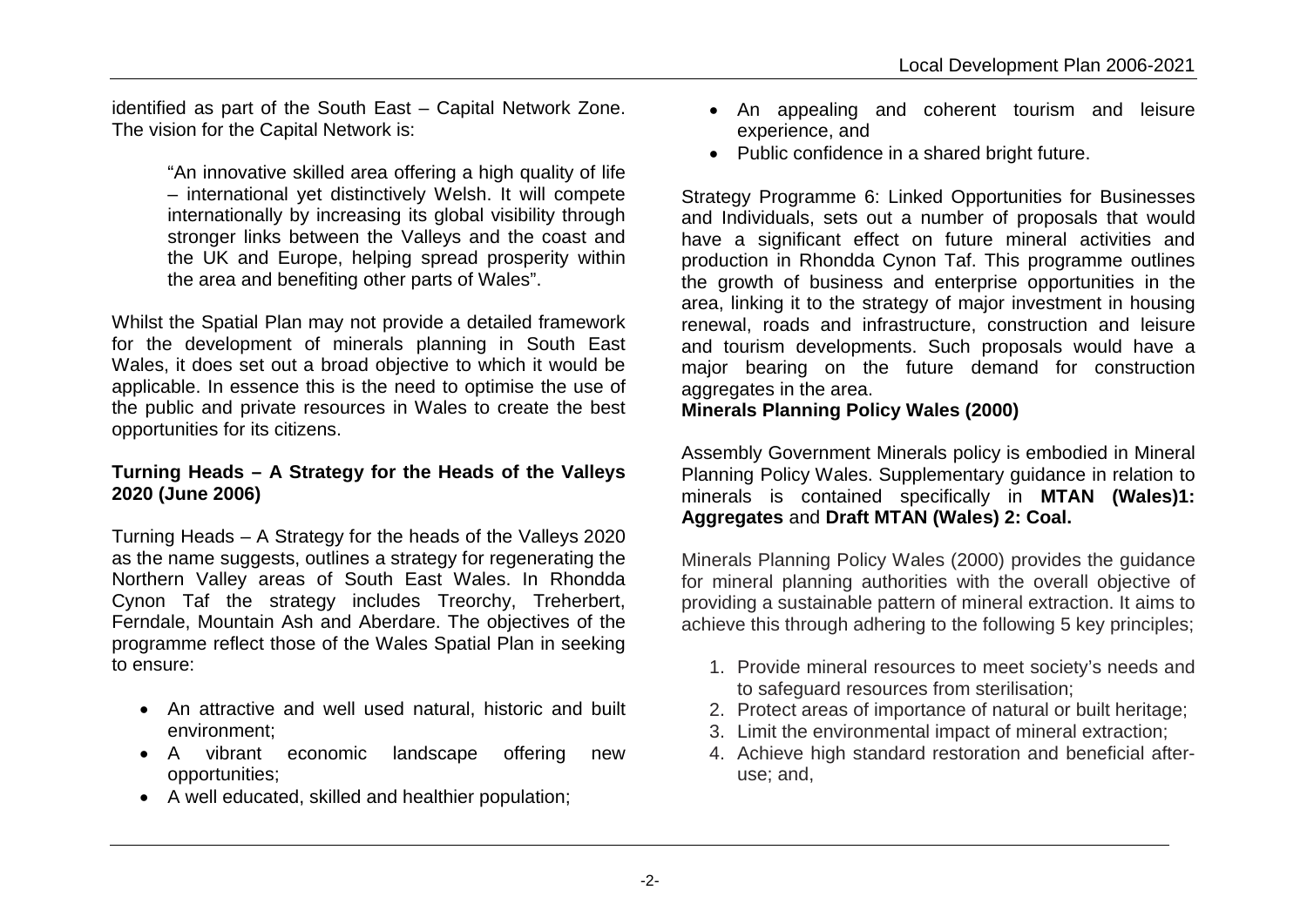5. Encourage efficient and appropriate use of minerals and the re-use and recycling of suitable materials.

In order to achieve these principles and objectives, the Assembly Government will seek to ensure that the Minerals Planning Authorities, through the LDP policies, ensure the following requirements are addressed.

1. Firstly, appropriate supply should be ensured to meet local, regional and UK needs for minerals. The Regional Aggregates Working Parties should identify this need for aggregates. Where the location and quality is known, and environmental constraints considered, mineral deposits and resources and access to them need to be safeguarded for future society's need. These areas of land need to be identified on proposals maps with appropriate policies.

#### **Non-energy minerals;**

In order to allow for certainty for all stakeholders, policies and proposals maps in the LDP should clearly identify where mineral extraction should, or is most likely, to take place. There could be four classes of this;

- Specific site allocations where the principle of development is accepted;
- Preferred areas of known resource;
- Broad areas of search;
- Other areas where permission would not normally be allowed, apart from when major shortfalls exist.

# **Energy minerals**

Due to the uncertainty regarding the energy and power industry and the minerals role within it, it is difficult to plan to meet its needs. However, the guidance states that as much information as possible be considered in the plan to give an indication as to where extraction will and will not be acceptable. This has been discussed in further detail in the subsequent Draft Coal MTAN.

Landbanks, which usually apply to non-energy minerals, is a stock of planning permissions for extraction. Policies should be included in the LDP for the maintenance of Landbanks, which may be considered on a regional level.

Policies should also consider how Borrow Pits – (temporary minerals workings to supply specific construction projects) – are considered, in terms of location, need or alternative supply. Strategies and policies should also outline the authorities intentions on Inactive Sites with planning permission.

2. Mineral proposals within or likely to affect Special Areas of Conservation (SAC's) or proposed SAC's, will only be considered where there are no alternative solutions or there is an imperative reason of overriding public interest. Proposals within or likely to affect SSSI's and National Nature Reserves should be rigorously examined and assessed. On one hand this should be on its scale of possible detrimental nature conservation effect and on the other against its need in terms of UK supply, the impact on the local economy and alternative supplies.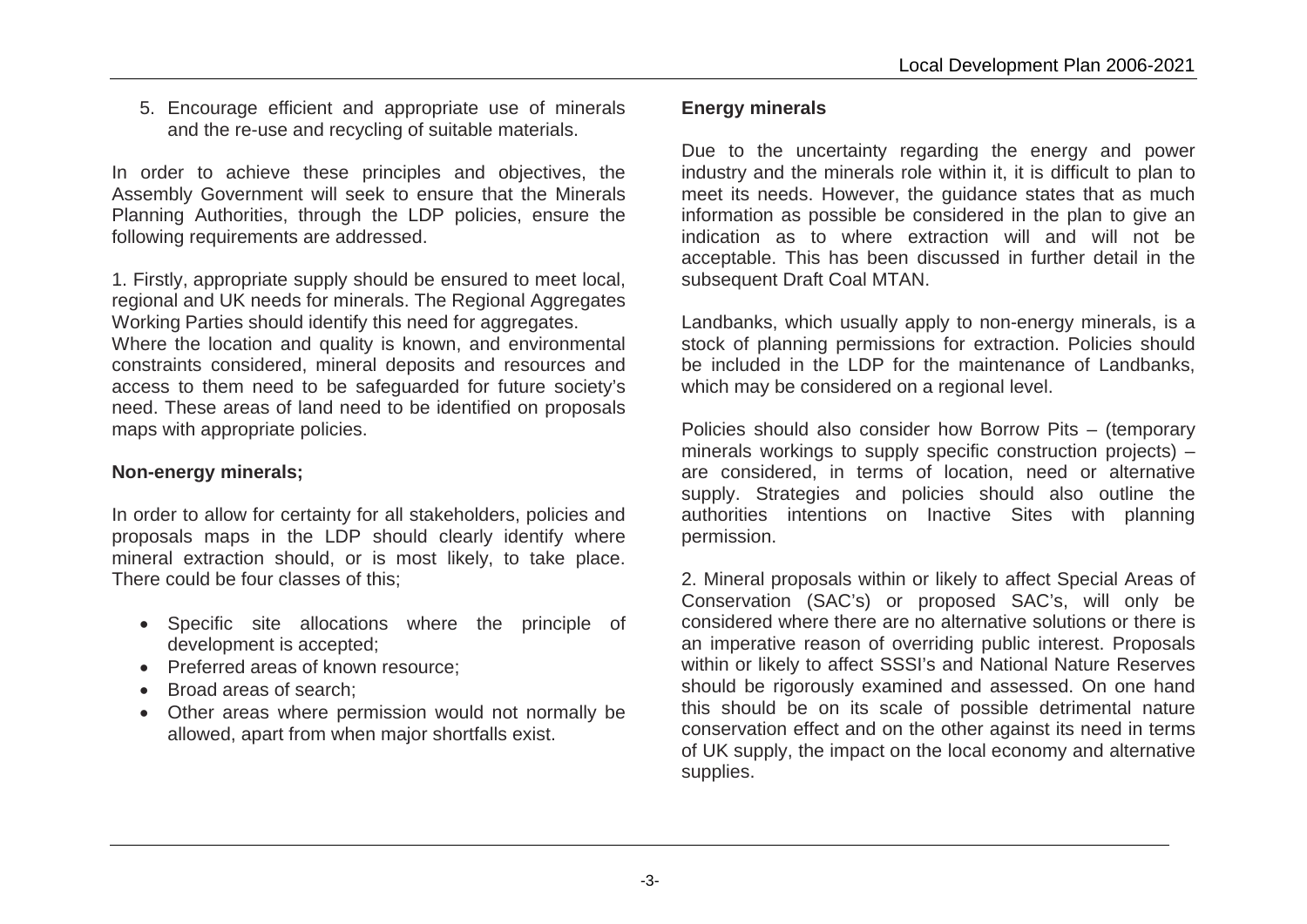Proposals that fall within locally designated areas will need to be given careful consideration and the degree of protection should be commensurate with their relevant importance to the biodiversity and/or landscape area concerned.

3. Any minerals proposals should take into specific consideration the need to protect the quality of surface and groundwater, historic buildings and landscapes, ancient monuments and other cultural interests and agricultural land.

The MPP outlines a range of issues that need to be addressed in development plans to ensure that minerals proposals, and in particular the working practices, do not have an unacceptably adverse impact on the environment. Conditions will also be put on planning permissions to achieve this. Certain proposals will also be subject to EIA.

Buffer zones will also be required to be put in place to address conflict between mineral working and other land uses due to noise, dust and blasting. Within these zones, no new developments of sensitive land uses, such as residential, hospitals or schools, or indeed other new extraction sites, will be allowed.

The guidance considers that extensions to mineral workings sites are often generally more acceptable than new greenfield sites, although more environmentally suitable new sites could be considered.

The assembly wish to see freight carries by rail by preference, although if carried by road, the capacity and impact of movement of mineral needs to be carefully considered.

The minerals companies themselves should be responsible for adopting an environmental management audit of their working practices and sites.

4. Suitable restoration should be identified before planning permission is permitted, which should subsequently begin within 6 months of cessation of work. Given the fact of the long life of many mineral working sites, it is essential that progressive restoration is introduced at the earliest opportunity. After-uses should be identified in advance of permissions and may include agriculture, forestry/woodland, public open space, recreation or other development. There is also an opportunity to create nature conservation sites here. Conditions should be set when permissions are given, and financial issues secured with regard to guaranteeing the agreed restoration.

5. It should be ensured that high quality mineral are not wasted and only used where necessary, not for a lower grade purpose. Industrial by-products such as slag from steel making, colliery tip material, ash from power stations and slate waste should increasingly be considered for use as secondary aggregates, to relieve the pressure on the primary extraction. Construction and demolition waste as well as road planings should also be increasingly use to meet the demand for lower grade aggregate material.

The development plan should take into consideration the need to encourage both the practice of on-site recycling of construction and demolition material and also provide locations for the storage and processing of these recyclable materials in general. If such locations cannot be identified, then criteria should set out to allow for planning applications for such uses to be assessed.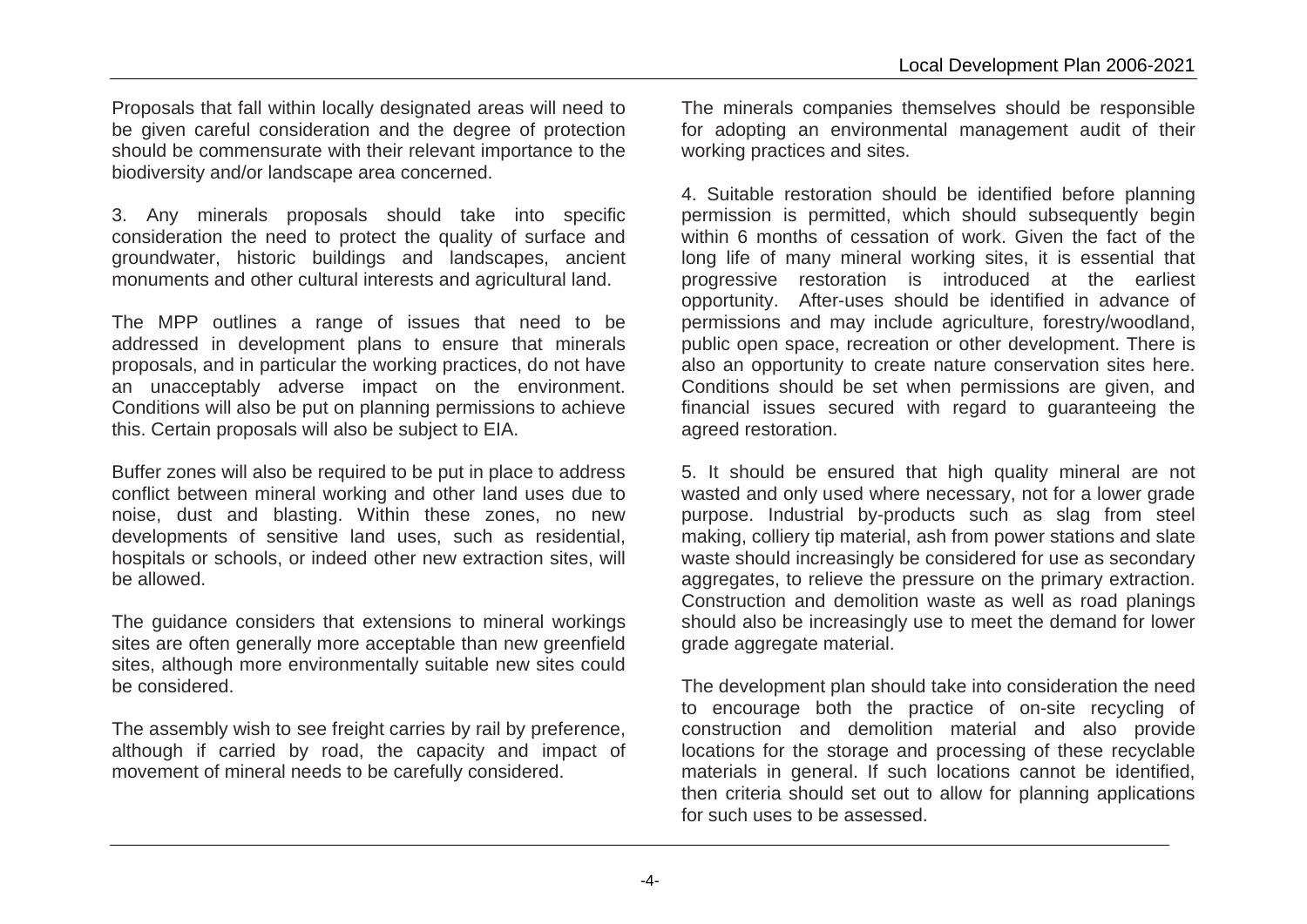# **Minerals Technical Advice Note (Wales) 1 : Aggregates (March 2004)**

Minerals Technical Advice Note 1: Aggregates provides advice on the mechanisms for delivering the policy for aggregates extraction by mineral planning authorities and the aggregates industry. The MTAN has been formulated to cover the same 5 areas as those in the MPP, although considering them in more detail and discussing much of the background to the industry and its processes. The advice also goes a lot further in outlining in detail what needs to be considered when the actual planning applications are dealt with.

Aggregates are classed in this advice note into three categories, being primary aggregates, mineral waste and secondary/recycled aggregates.

The overarching objective in planning for aggregate provision is to ensure supply is managed in a sustainable way so that the best balance between environmental, economic, and social considerations is struck, while making sure that the environmental and amenity impacts of any necessary extraction are kept to a level that avoids causing demonstrable harm to interests of acknowledged importance.

The MTAN does make reference to the need to locate new permissions for extraction in areas which are in accordance with the Regional Technical Statement, which has been informed by an environmental capacity assessment.

A specific issue that it raises is sand and gravel resources. Although it is acknowledged that land based sand and gravel

may not be extracted at present, those resources need to be safeguarded for future generations.

Furthermore, there is an objective whereby any future increase in total demand for aggregates over and above present levels of demand should be met from secondary sources or recycled materials. The advice note also gives further indication as to where recycling of aggregates should be located.

However, it also identifies aggregates that have limited availability due to geological reasons, such as high quality aggregates for road construction. This pennant sandstone is relatively plentiful in Wales but unavailable in some parts of the UK. This material is therefore considered a special case.

#### **Minerals Technical Advice Note (MTAN) Wales 2 : Coal – Consultation Draft (January 06).**

This MTAN sets out detailed advice on the mechanisms for delivering the policy for coal extraction by mineral planning authorities and the coal industry. The first four principles as set out in the MPP guidance are again followed in this TAN, considering them in greater detail.

Government objectives outlined in the draft Minerals Technical Advice Note (Wales) 2 – Coal (MTAN2) seek to ensure a secure, diverse and sustainable supply of energy at competitive prices. The Coal MTAN requires local authorities to determine the extent of such resources in their areas and to take appropriate measures to safeguard them in order to protect what may be a strategic resource in the future. The British Geological Survey mapping information shows primary and secondary coal resource zones. BGS are currently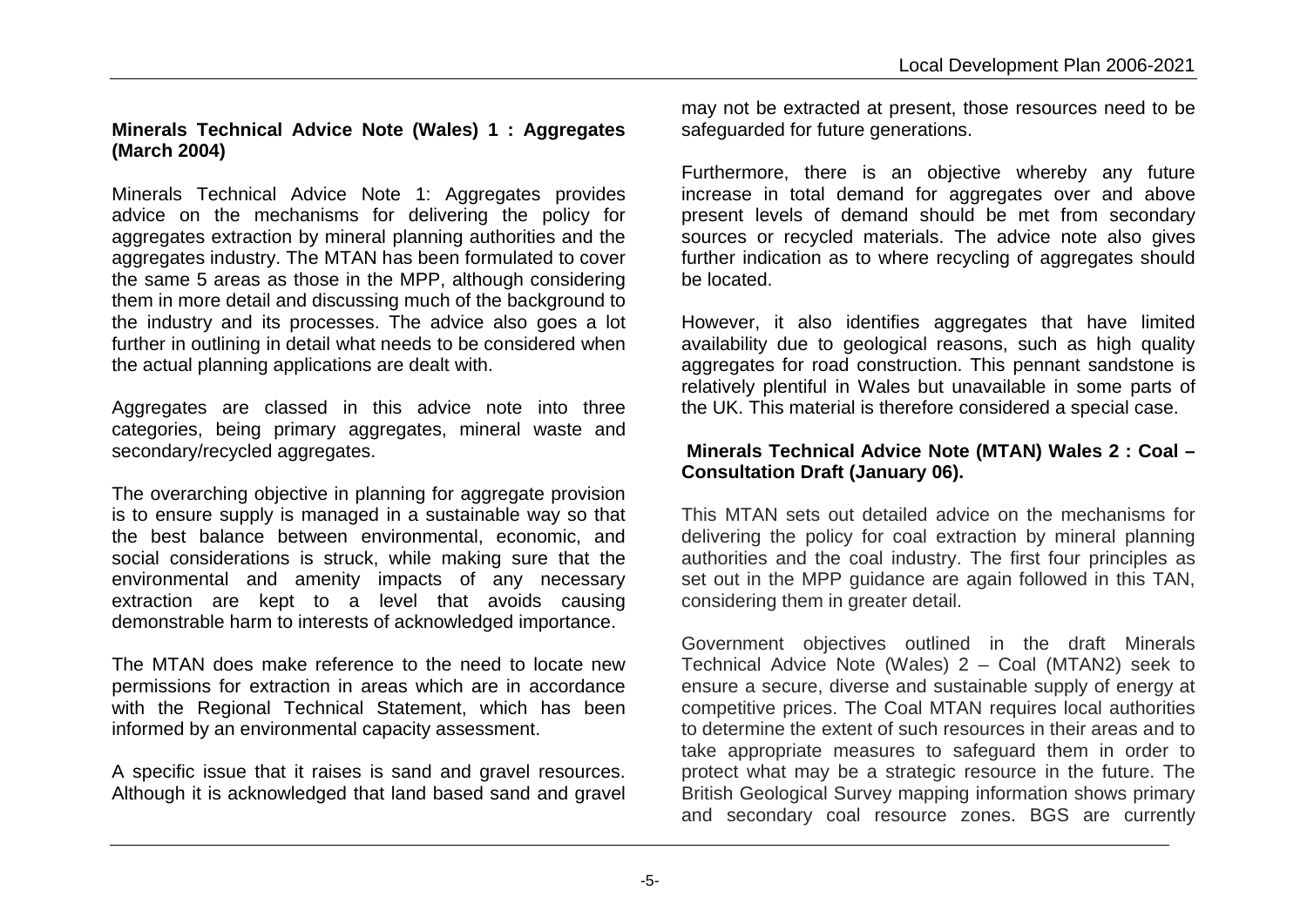refining this information for the Welsh Assembly Government in order to seek to identify areas where resources may be viable.

Specific guidance is given on buffer zones of 350 metres around permitted workings, from the operational boundary and around proposed mineral workings, from the boundary on the Proposals Map. However, consultation on the draft MTAN (Feb 2008) discussed the proposal of extending this buffer zone to 500 metres.

#### **Draft Regional Technical Statement for Aggregates 2007**

The Regional Technical Statement (RTS) has been produced by the South Wales Regional Aggregates Working Party (SWRAWP). MTAN1 sets an overarching objective which seeks to ensure a sustainably managed supply of aggregates (which are essential for construction), striking the balance between environmental, economic and social costs. This draft RTS has been formulated to help guide individual Unitary Authorities in South Wales on how to implement these mineral planning policies in the formulation of their individual Local Development Plan (LDP) policies and allocations.

A key issue in the RTS is the proposed apportionment of aggregate production rates between individual authorities. This will be achieved through existing permitted reserves within the authorities or through allocating new areas for quarrying. It should be noted that although Brecon Beacons National Park (BBNP) have a series of existing working quarries and many future reserves, this apportionment will not apply to the BBNP area, who will not be required to allocate new land for quarrying. Neighbouring authorities are required to consider what contribution they are able to make to any possible shortfall resulting from the decision to omit the BBNP area.

In order to ensure that the objectives of the RTS are achieved, the document makes 6 specific recommendations in respect of Rhondda Cynon Taf. These are as follows:

- Early consideration should be given to the need to allocate additional reserves in Rhondda Cynon Taf likely to be required in the latter part of the 15 year landbank period;
- Alternative limestone and high quality sandstone resources need to be safeguarded;
- There are no wharfs to protect but opportunities for cousing rail facilities (primarily established for open cast coal), for aggregates should be considered as they arise;
- Tower Colliery railhead should also be identified for protection in the LDP to safeguard possible future aggregate transportation;
- The possibility of Rhondda Cynon Taf taking on a share of the production presently derived from the BBNP should be considered.
- Land won sand and gravel resources need to be safeguarded in the LDP.

In order to ensure that an appropriate planning framework exists for mineral and aggregates operations in Rhondda Cynon Taf the emerging LDP will needs to consider recommendations contained in the RTS.

Detailed consideration will need to be given to the identification of land which is suitable for minerals operations.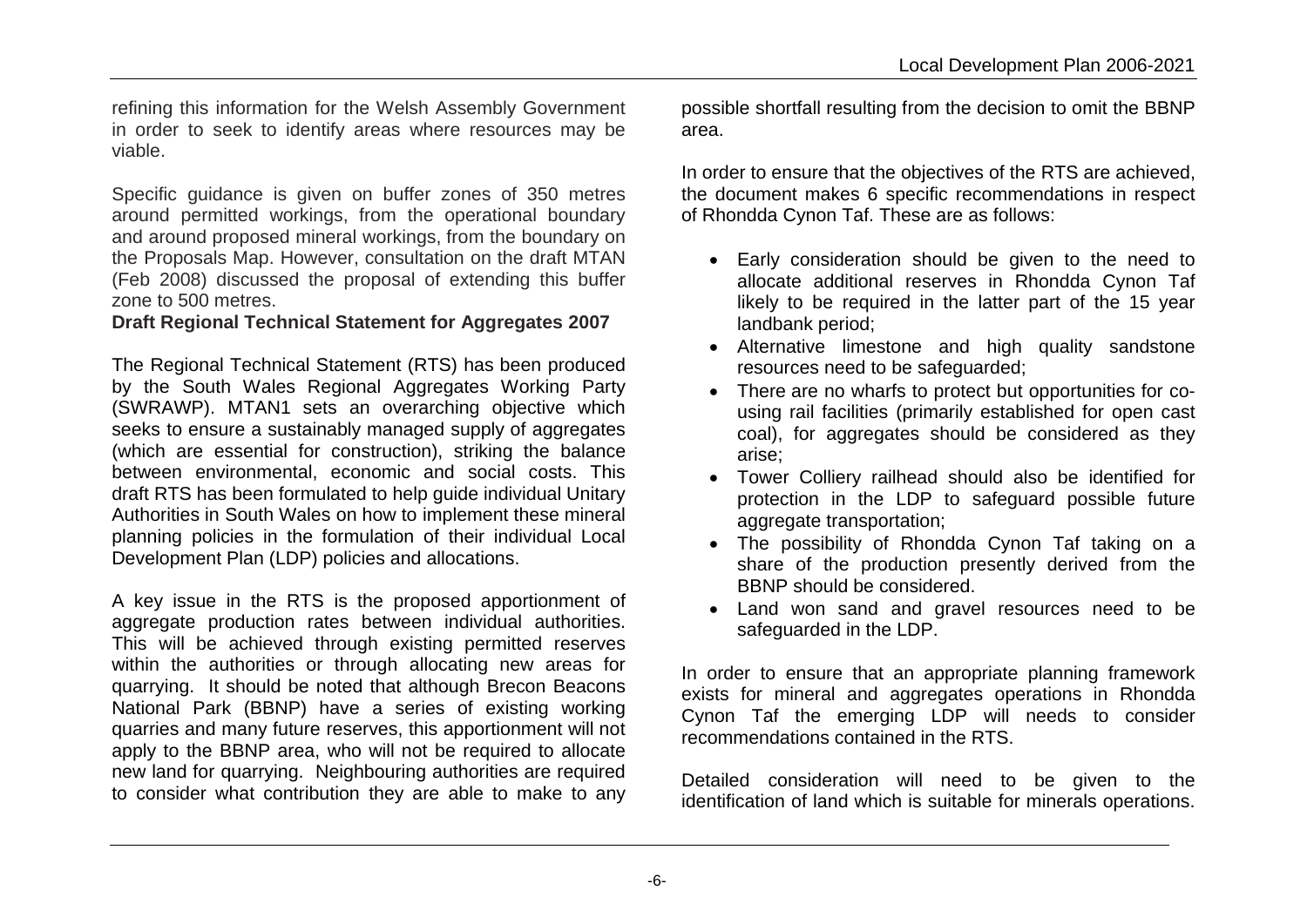The location of any future allocation would need to be comprehensively considered against the principles of sustainable development and environmental considerations.

The strategic nature of the RTS means that it is not the intention to put forward specific sites. This is a matter for the MPAs via their respective LDPs, but within this regional framework. However in order to achieve transparency and robust scrutiny, where the RTS points to a general provision to meet an anticipated shortfall, this process has been the subject of strategic analysis by way of an environmental capacity assessment based on the IMAECA system. The IMAECA system is not intended to be used for, nor is it suitable for, the detailed identification of potential resource allocations in UDPs/LDPs or in the determination of planning applications.

The Imaeca system;

*The Welsh Assembly Government considered that it was important to ensure that future aggregates supply in Wales should in future reflect the ability of resource areas to accommodate workings more closely than in the past. The Assembly therefore commissioned Arup Environmental to carry out a study into the environmental capacity of such areas. Their report, "Establishing a Methodology for Assessing Aggregates Demand and Supply" (EMAADS) was completed in 2003 and advocated a system whereby each grid square containing more than a given proportion of aggregate resource, should be assessed against twelve criteria, reflecting predefined environmental assets. It also advised the adoption of a supply based more closely upon population (as a general approximation to demand) within each MPA.*

*Having established a methodology, Enviros Consulting Ltd was commissioned by Welsh Assembly Government to generate the resource base and assess the incidence of environmental indicators and to build a system by which values can be attached to each 1km grid square concerned. Their report, "Implementing the Methodology for Assessing the Environmental Capacity for Primary Aggregates" (IMAECA) was published in 2005 and is available from the Welsh Assembly Government. The values attached to each environmental capacity indicator were fixed by Welsh Assembly Government. The report's authors consider that it will meet most of the requirements of Strategic Environmental Assessment (SEA).*

# **LOCAL POLICY CONTEXT**

# **A Better Life – Our Community Plan 2001 – 2014**

A Better Life – Our Community Plan sets out a framework for creating a brighter future for everyone who lives and works in Rhondda Cynon Taf. The plan was developed through the Better Life Consortium, during 2003/2004. The community Plan identifies 5 key themes under which are a series of local level aims. The key themes are:

- **Safer Communities**
- Our Living Space
- Our Health and Well Being
- Boosting Our Local Economy
- Learning for Growth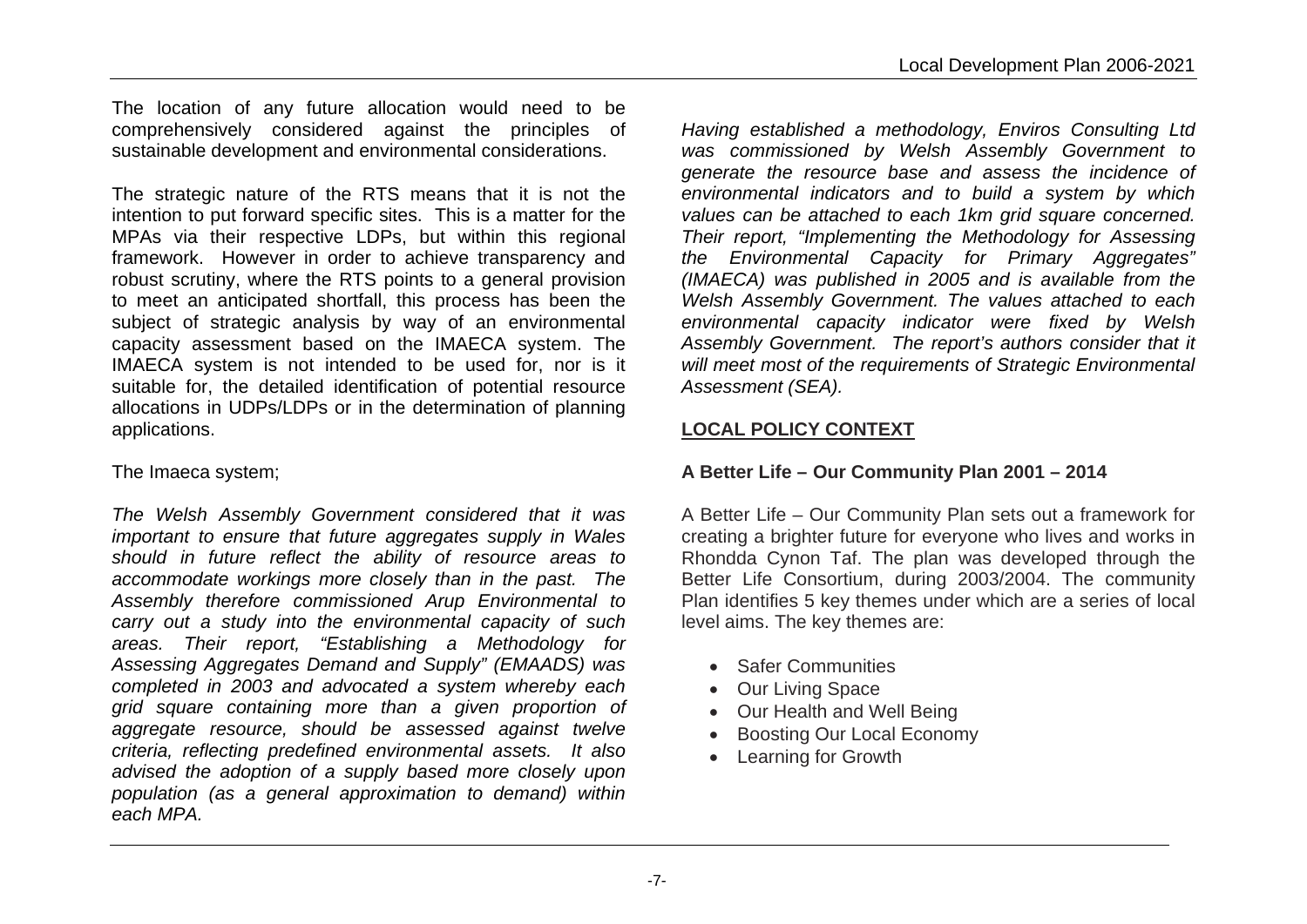The key themes identified in the Community Plan has been developed into strategies for improving the quality of life in Rhondda Cynon Taf. The area of minerals extraction and use is not referred to directly in any part of the Community Plan or the 5 Strategies that have developed from it.

However, the Boosting Our Local Economy – Economic Regeneration Strategy does set out the need to undertake a major programme of physical regeneration of our urban areas. This will of course require the availability of a range of aggregates. Furthermore, it sets out the aim to create *more quality jobs and increased employment opportunities in a strong prosperous, self-reliant economy*. Employment prospects could arise within the aggregate and coal extraction industry, but in particular, the re-use and recycling of construction and demolition waste should indeed provide for a growing industry.

Our Living Space – An Environmental Improvement Strategy outlines waste as one out of 7 themes. It aims to successfully develop a sustainable waste management culture so that recycling and reuse become predominant as opposed to landfill. Although this is aimed more specifically at household waste, construction, demolition and extraction waste could be considered within this.

#### **4. KEY ISSUES IN RHONDDA CYNON TAF**

The key issues to be addressed by the Rhondda Cynon Taf LDP have been identified by making an assessment of the following:

 The results of pre-deposit consultation with key stakeholders;

- The results of the Sustainability Appraisal/Strategic Environmental Assessment Scoping Excercise ;
- A review of baseline social, economic environmental information.

The issues identified through this process will inform directly the development of the spatial strategy for the LDP.

#### *Pre Deposit Consultation*

Minerals issues were not specifically discussed in the visioning workshops, although the broad aspirations to see considerable new transport infrastructure, housing and retail development would have a major impact on the demand for minerals.

*Sustainability Appraisal (SA) / Strategic Environmental Assessment (SEA) identified the following minerals issues ;*

A number of the key issues and opportunities were identified for the SA Scoping Report of the LDP which have bearing on the future of mineral planning in Rhondda Cynon Taf. In particular this would be the need to recycle materials and reducing the waste of primary resources. Also, and perhaps less apparently, supporting the creation of new employment and regeneration. Extraction of minerals would also need to be considered against the conservation and enhancement of biodiversity in the area.

The baseline information in the report identified mineral extraction as an important industry within the economy of Rhondda Cynon Taf, and although Tower Colliery has since ceased production, the active quarries in the area still directly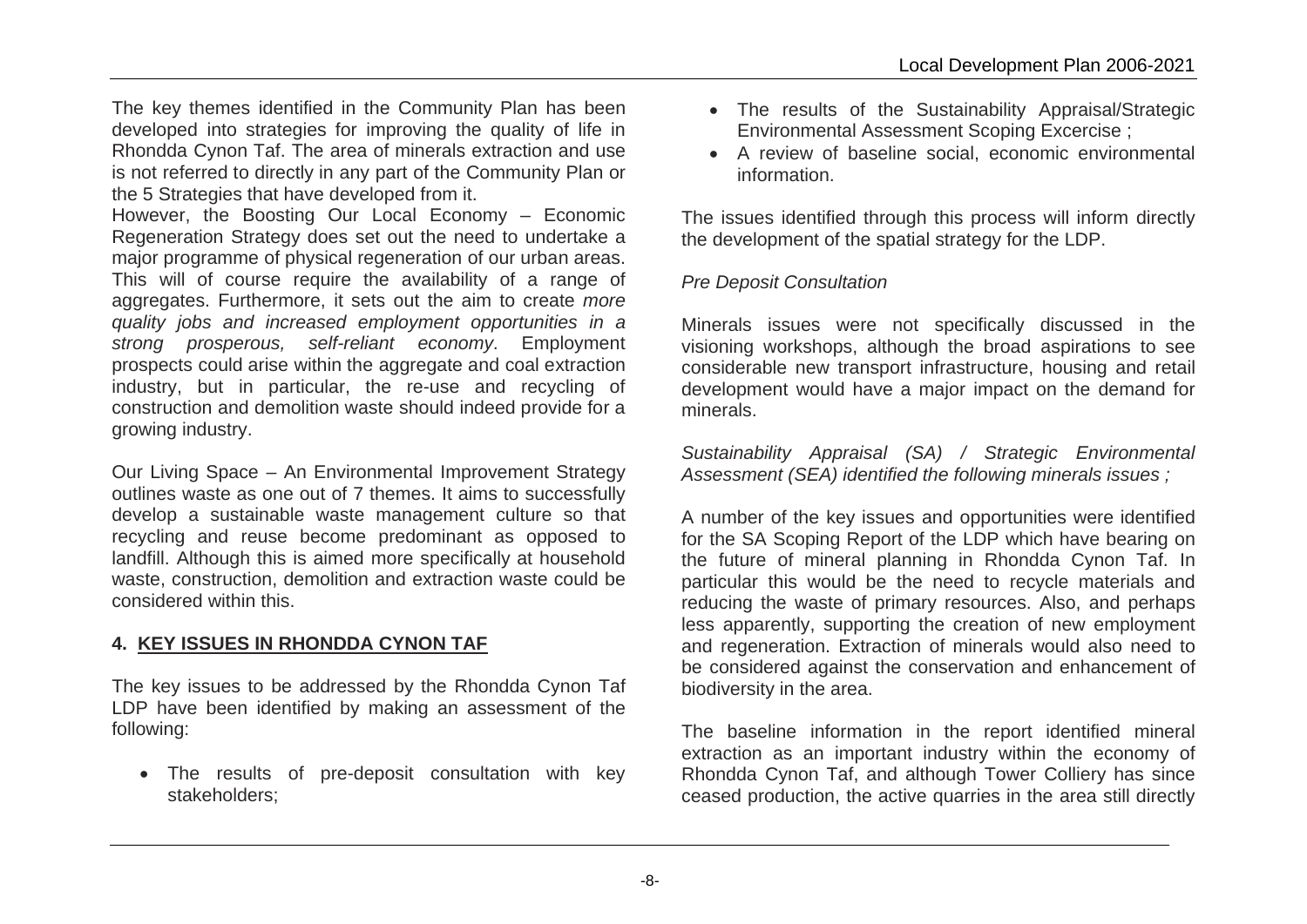and indirectly provide much employment. Further information is included in the Preferred Strategy document. This relates to the fact that there are 8 sites in Rhondda Cynon Taf which have potential sand and gravel resources together with other areas where high quality hard rock resources are known to exist. In view of their relatively limited regional availability and significance to the construction industry, there will be a need to safeguard such areas from development which could sterilise potential mineral reserve

# **5. PREFERRED STRATEGY (January 2007)**

The Preferred Strategy provides the following policy framework for the development of minerals in Rhondda Cynon Taf.

Objectives of the LDP:

Paragraph 4.2 of the Preferred Strategy lists 16 objectives for the LDP. The following objectives are the most relevant to the topic area;

- Promote efficient and appropriate use of minerals including the safeguarding of resources and ensuring that adequate reserves are allocated to meet local, regional and national needs
- Minimise waste, especially waste to landfill and making adequate provision for waste facilities in accordance with the findings of the Regional Waste Plan.
- Provide for a sustainable economy
- Provide for a diverse range of job opportunities
- Improve, protect and enhance the landscape and countryside Protect and enhance the diversity and abundance of wildlife habitats and native species

The Preferred Strategy Option:

Paragraphs 6.32 and 6.33 of the Preferred Strategy provide a strategy for the development of minerals. The paragraphs are as follows;

**Minerals** 

6.32 Minerals Planning Policy Wales advises local authorities to include policies for the maintenance of landbanks for nonenergy minerals which are currently in demand. Landbanks are determined using the average production figures over the previous 3 years and dividing the reserves by the annual average production.

6.33 The LDP will address the requirements of the emerging Regional Technical Statement (currently being prepared by the South Wales Regional Aggregates Working Party) by ensuring that a landbank for aggregates is maintained. It will also seek to identify potential resource areas for sand and gravel and high quality hard rock resources. Coal resources will also be safeguarded where viability or reserves can be demonstrated.

The Environmental Protection section will also guide the planning of mineral policies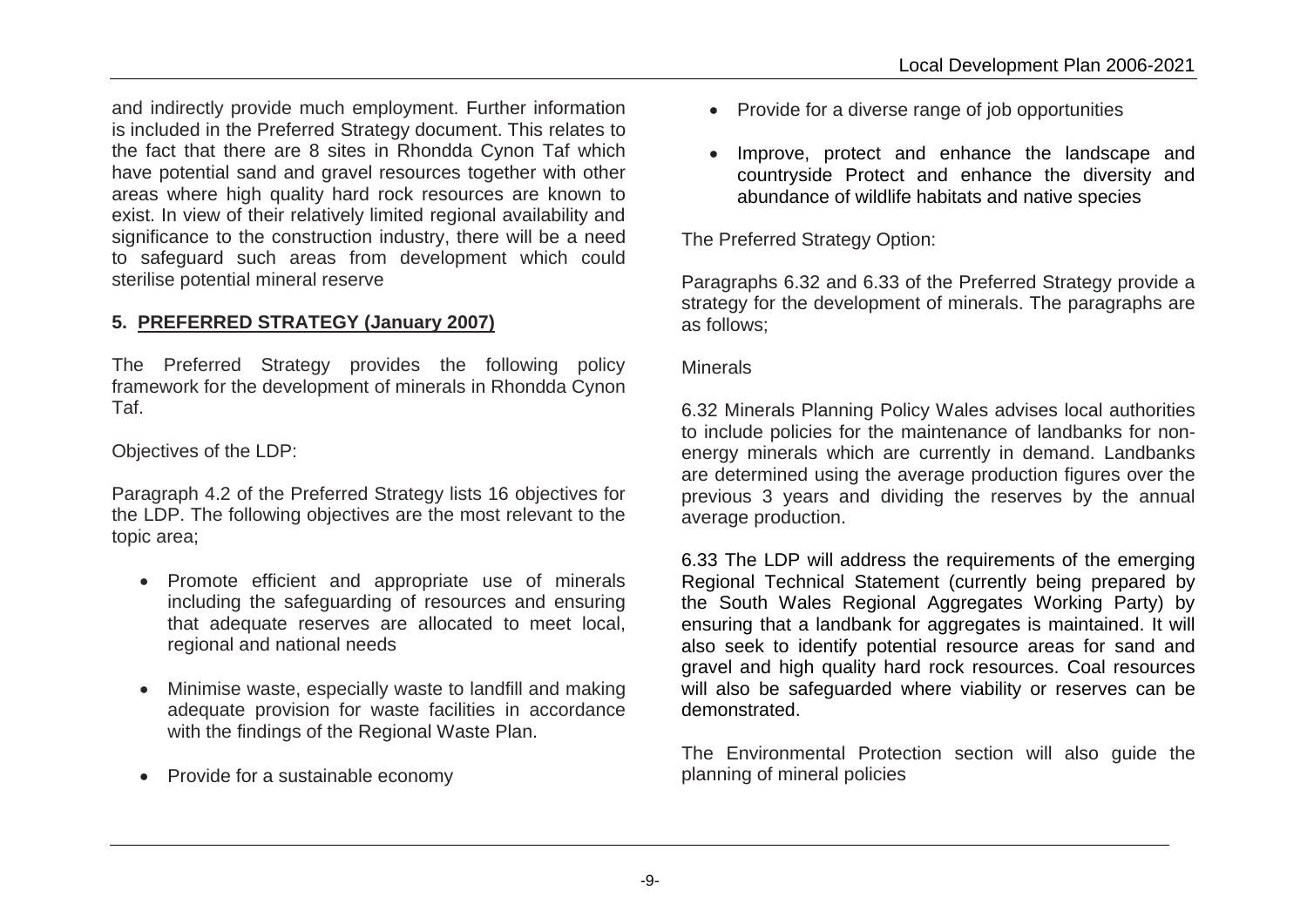6.23 The Strategy will play a vital role in securing an appropriate balance between protection of the natural environment and historic heritage. In order to maintain and improve the local environment, the Strategy is based on providing a high level of protection for important features as well as providing a basis for positive policies on issues such as design conservation and amenity provision.

### Strategic Policy

The following strategic minerals policy was included in the Local Development Plan : Preferred Strategy Document

#### **SP 15 - Minerals**

**Rhondda Cynon Taf will seek to contribute to regional demand in providing a continuous supply of minerals to meet the needs of industry and society as a whole, by**

- **a) maintaining a 20 year landbank of permitted aggregate reserves and protecting future resources**
- **b) safeguarding other mineral resources, including coal and high quality hard rock taking into account the range and extent of resources and environmental, planning and transportation considerations. Where proven reserves are under threat from sterilisation by necessary development the pre working of the mineral resource will be encouraged.**
- **c) ensuring that impacts from mineral operations and the transportation of minerals are limited to an acceptable proven safe limit;**
- **d) ensuring that adequate restoration and aftercare measures are incorporated;**
- **e) Promoting efficient usage, minimising production of waste, and promoting alternatives to primary won aggregates.**

#### **Representations to the Preferred Strategy**

Representations made in respect of the minerals element of the Preferred Strategy relate specifically to Paragraph 6.32/6.33 – Minerals and policy SP15 – Minerals.

Outlined below is a summary of the main representation submitted in respect of Minerals.

*Representations to Paragraph 6.32/6.33 – Minerals*

Issue: Consideration needs to be given to the requirement to safeguard coal reserves.

Response: Agreed. The LDP will provide a policy context for the protection of primary and secondary coal reserves.

Issue: The LDP should ensure that reserves of non-energy minerals are protected.

Response; Agreed. The LDP will provide a policy context for the protection of non-energy minerals.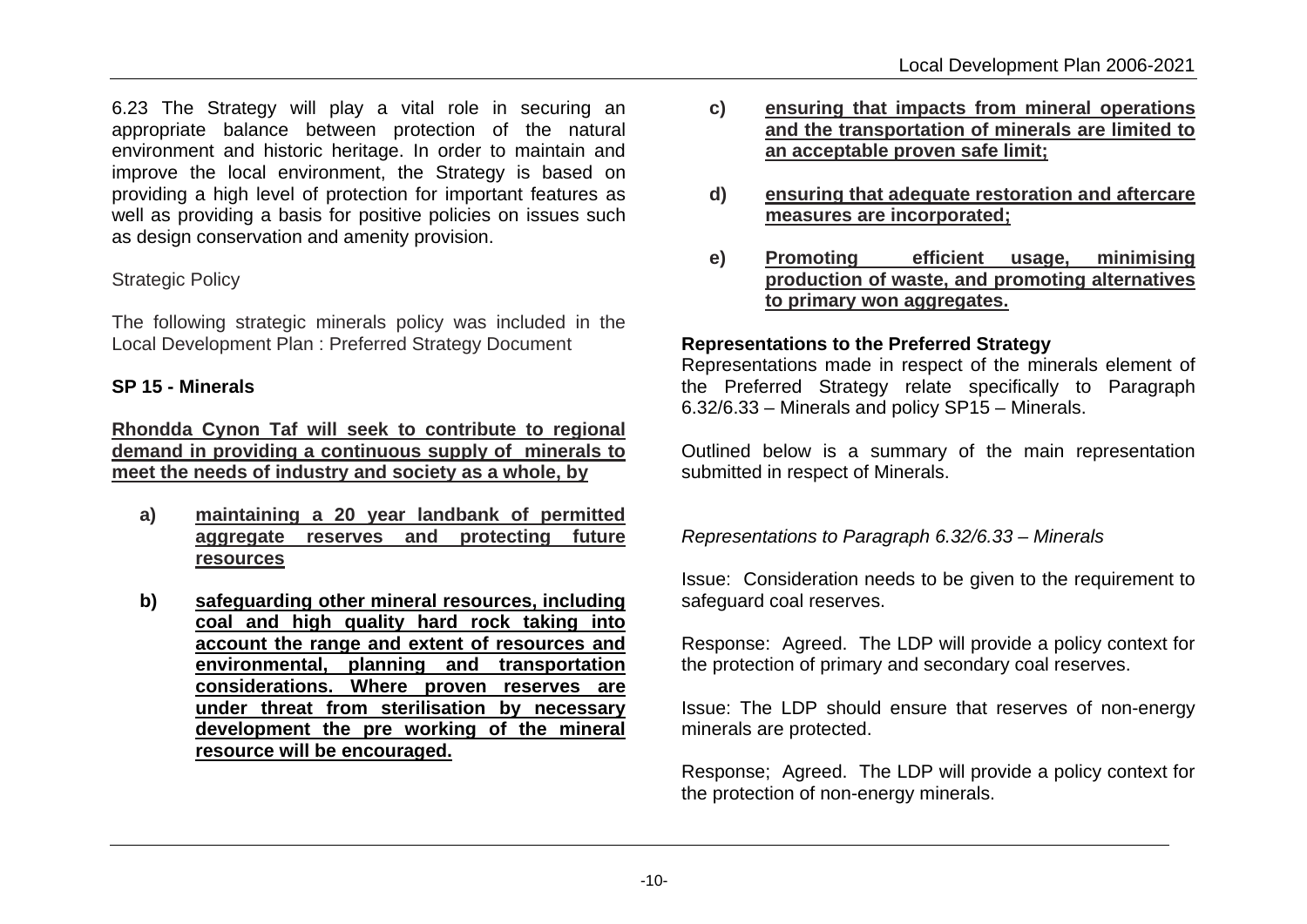*Representations to Policy SP15 – Minerals.*

Issue: The policy should be amended to take account of the balance between the supply of minerals and the desirability of development.

Response: The LDP will seek to provide a policy context which balances the supply of minerals with the desirability of extraction at both a local and national level.

## **6. DRAFT LDP POLICY**

There has been no requirement to amend the strategic policy, SP 15.

#### **Area wide policies**

Rhondda Cynon Taf has a geological base of sedimentary rocks, mainly Upper Paleozoic, which include the dissected pennant sandstone plateau and underlying coal measures and shales. A narrow belt of carboniferous limestone rims the coalfield on both the southern and northern fringes of the County Borough. As such, the area is affected by several types of minerals operations which include deep mining for coal, and limestone and sandstone quarrying. In addition, some areas are undergoing restoration and aftercare as a result of open cast coal workings in the recent past. Due to the area's industrial legacy there are also a number of sites which require land reclamation as a result of previous extractive and processing activities.

Minerals Planning Policy Wales emphasises that it is essential to have a comprehensive and up to date set of information to facilitate future sustainable planning for mineral extraction. Mineral sites within Rhondda Cynon Taff are described below:-

#### Quarries

The following quarries, either active or currently inactive, are present within the County Borough:-

- I. Craig Yr Hesg Quarry (Sandstone) lies between Pontypridd and the residential area of Glyncoch. It produces a high PSV (Polished Stone Value) road aggregate which is regarded as a scarce resource. Approximately 25 years of reserves exist. Due to the proximity of housing and landscape constraints workings associated with the extant planning consent and any future working of remaining reserves will extend to the north.
- II. Forest Wood Quarry (Limestone) straddles the County Borough Boundary with the Vale of Glamorgan, south of the M4 Motorway near Llanharry. Recent ground instability problems have now been overcome. Workings of permitted reserves are continuing but future reserves are concentrated across the boundary into the Vale.
- III. Hendy Quarry (Limestone) lies 1.5 kilometres south of Llantrisant between the A 4119 M4 link road and the village of Miskin. Site production has been suspended but an inert materials recycling facility on site pre-treats imported waste used for the filling of the quarry void. Reserves with planning consent may allow for 15 years of further extraction but lateral extension is constrained by geology, existing development and environmental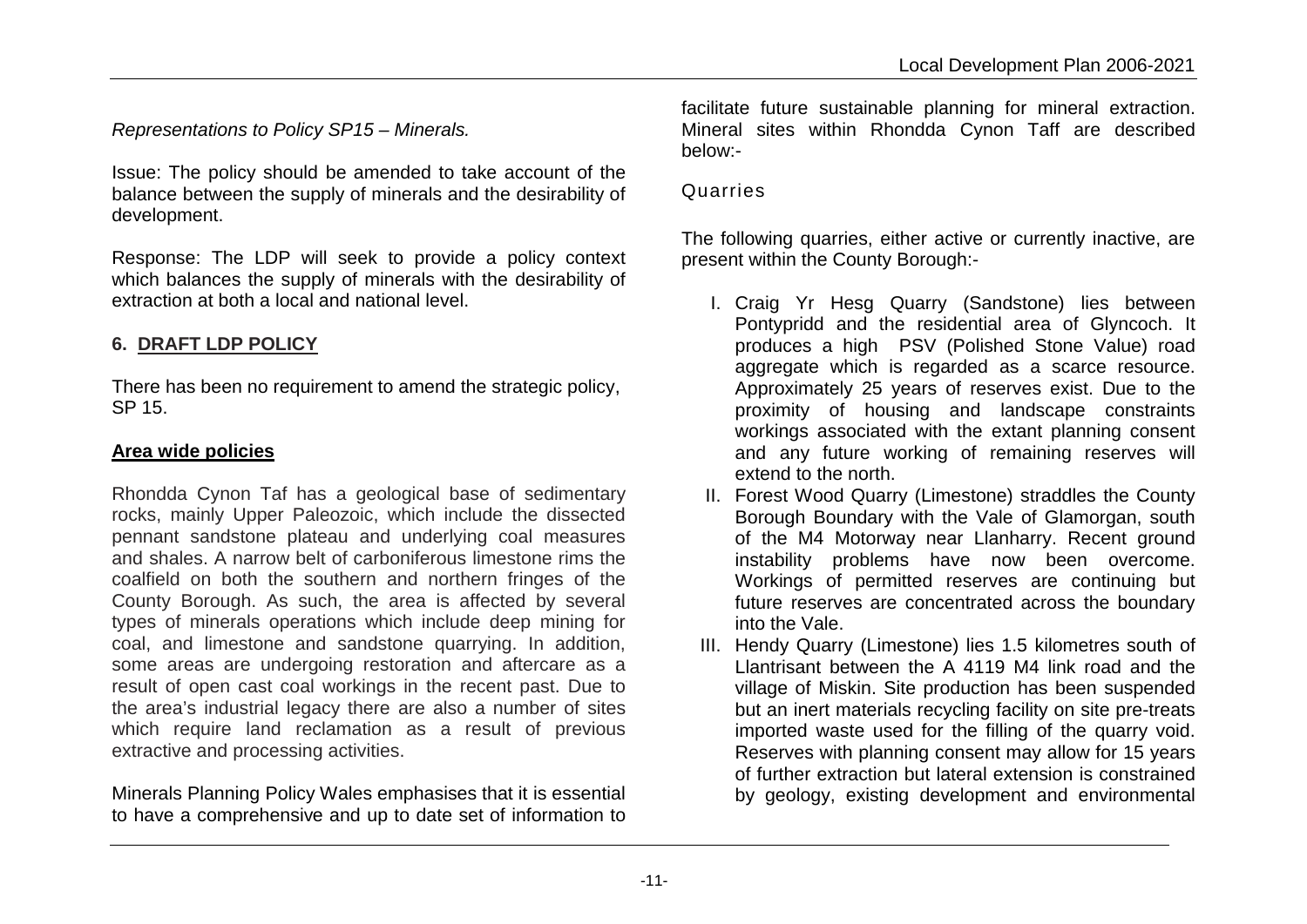designations. On this basis further working is unlikely and the site is being promoted for development.

- IV. Penderyn Quarry (Limestone) is within the Brecon Beacons National Park and thus control is exercised by the National Park Authority. It may however, contribute to Rhondda Cynon Taf's overall landbank of reserves.
- V. Maendy Quarry (Sandstone), which is located west of Treforest, between Upper Church Village and Penycoedcae, is classified as 'Dormant' under the Environment Act (1995) Review of Mineral Planning Permissions. It effectively has planning permission but operations cannot recommence until new planning conditions have been approved.
- VI. Black Bog Quarry (Sandstone) lies within an elevated, forested area west of Blaencwm in the Rhondda. The quarry has operated in connection with forestry requirements for road surface materials. A temporary planning consent has expired but some operations may be carried out in accordance with forestry permitted development rights.

In addition there are a number of disused quarries throughout the County Borough which no longer have the benefit of planning permission and which would be subject to the normal application procedures prior to any working taking place.

# Deep Mining

Prior to the 1980's mining was the most dominant form of mineral extraction in Rhondda Cynon Taf. Previously numerous deep coal mines contributed to significant numbers employed in the industry. Mining for iron ore was also carried

out at Llanharry. One deep mine has remained operational at Tower Colliery until recently. However, workable coal reserves are now exhausted and the pit has ceased production.

# **POLICY M1 – Buffer Zones**

**Mineral Buffer Zones are identified on the Proposals Map around**

- **i) Forest Wood Quarry; and**
- **ii) Craig-yr-Hesg Quarry and the adjoining, identified Preferred Area of Known Resource.**

**Within these zones new development will be restricted to safeguard future resources. In considering proposals for non-mineral related development within these areas account will be taken of the potential impact of quarrying on the development and the extent to which the proposals would inhibit quarrying activity. In order to protect sensitive land uses, proposed mineral extraction will not be granted within a distance of at least 200 metres from dwellings or other sensitive uses unless it can be demonstrated that the working of minerals will not have an unacceptable effect on those land uses.**

*The planning system has an important role to play in safeguarding deposits that are, or may become, of economic importance from unnecessary sterilisation by surface development. The use of Mineral Buffer Zones are important tools in this respect. Within such a defined area mineral issues will be a factor when planning applications are determined.*

Such buffer (previously referred to as safeguarding) areas drawn around three large operational quarries in Rhondda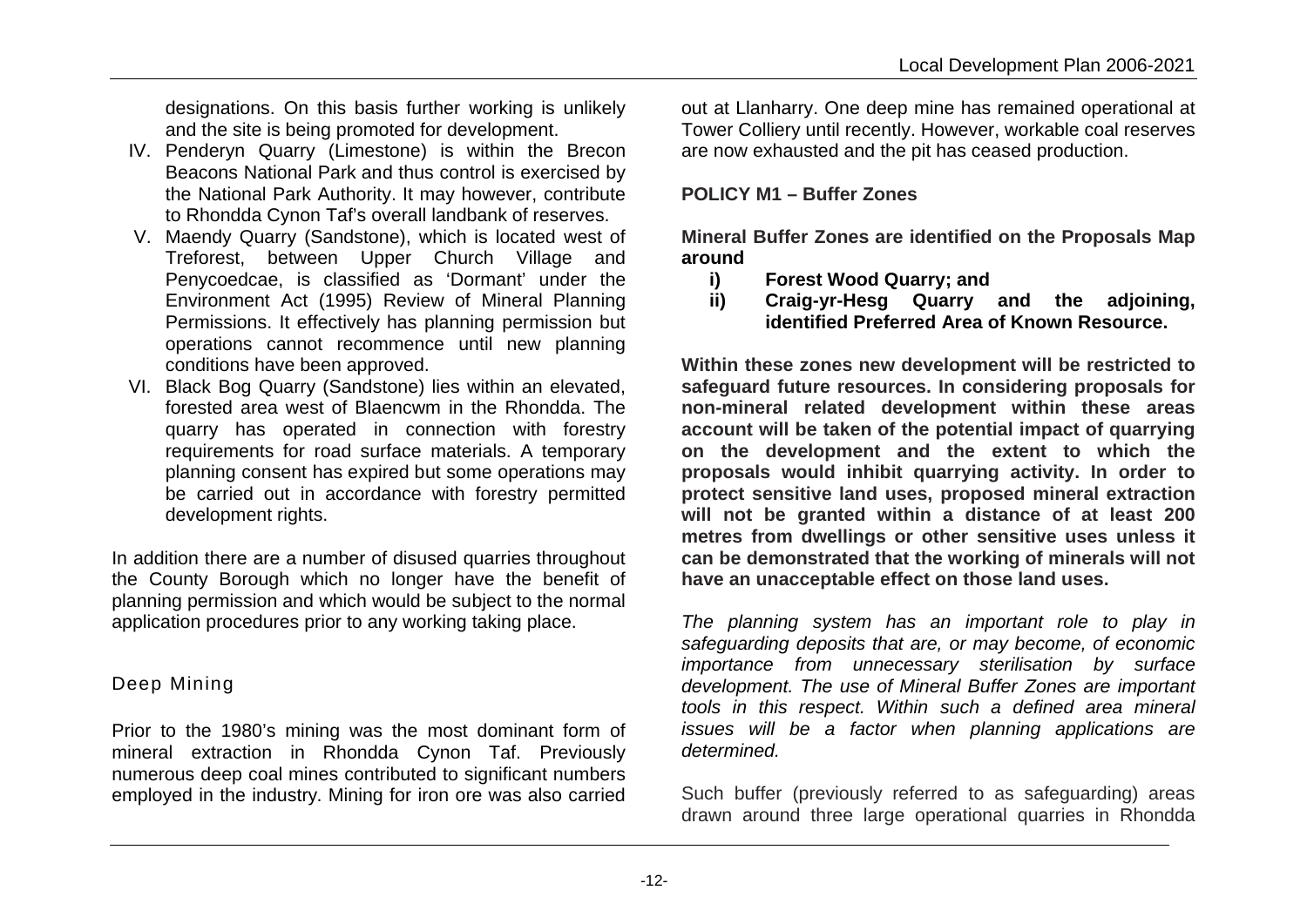Cynon Taf (together with a small area extending from Blaengwynlais Quarry in the Cardiff Council Area) have been established in Adopted Local Plans.

The identification of Mineral Buffer Zones do not carry any implication that planning permission would be granted for quarrying. Indeed within these zones there are significant constraints which preclude lateral extensions for quarrying operations in some areas, including proximity to residential areas and areas of importance in terms of landscape and nature conservation. In these circumstances it is necessary to identify buffer zones where sensitive areas will be protected from the effects of extraction.

**POLICY M2 – Extensions to Quarries.**

**Favourable consideration will be given to enlargements of existing quarries subject to Policies M1, M6 and M7. There will be a preference for deepening over lateral extensions depending on geotechnical, hydrological, and hydrogeological conditions. New quarries and substantial extensions beyond identifiable limits will not be permitted where this would result in unacceptable impacts on the built or natural environment.**

The continuation of operations at established quarries is generally preferable to the development of new sites. Deepening of sites can reduce the area of land for working and ensures the best use of reserves, particularly if resources are known to be present at a depth which may be worked economically. However, in determining the best option consideration will need to be given to potential environmental implications, particularly impact on hydrology and water resources. The effects of mineral working on surface and

ground water need to be fully understood and it will be necessary for the Mineral Planning Authority to work closely with the Environment Agency and operators in monitoring hydrological conditions to ensure that the water environment can be properly safeguarded.

The Environment Act 1995 provides that sites with planning consent for the winning and working of minerals or involving the deposition of mineral waste must be reviewed every 15 years. Where it is considered necessary, new conditions should be imposed to ensure that environmental impact is minimised.

## **Draft POLICY M3 – Safeguarding of Sand and Gravel Reserves**

**The following sites may contain potential reserves of sand and gravel and will be safeguarded from development for this purpose. Any future proposals for extraction will be subject to the provisions of Policies M6 and M7:-**

- **i) Llanilid, East of Felindre Road,**
- **ii) Rhiwsaeson Road, Cross Inn,**
- **iii) Heol Creigiau, Rhiwsaeson.**

The need to consider alternative sources of sand and gravel rather than continuing to rely on marine dredged sources to support future economic development in Wales is recognised. Minerals Planning Policy Wales (2000) and MTAN 1 : Aggregates point out that "safeguarding does not indicate an acceptance of working, but that the location and quality of the mineral is known, and that the environmental constraints associated with extraction have been considered". With this in mind potential resource blocks have been examined and the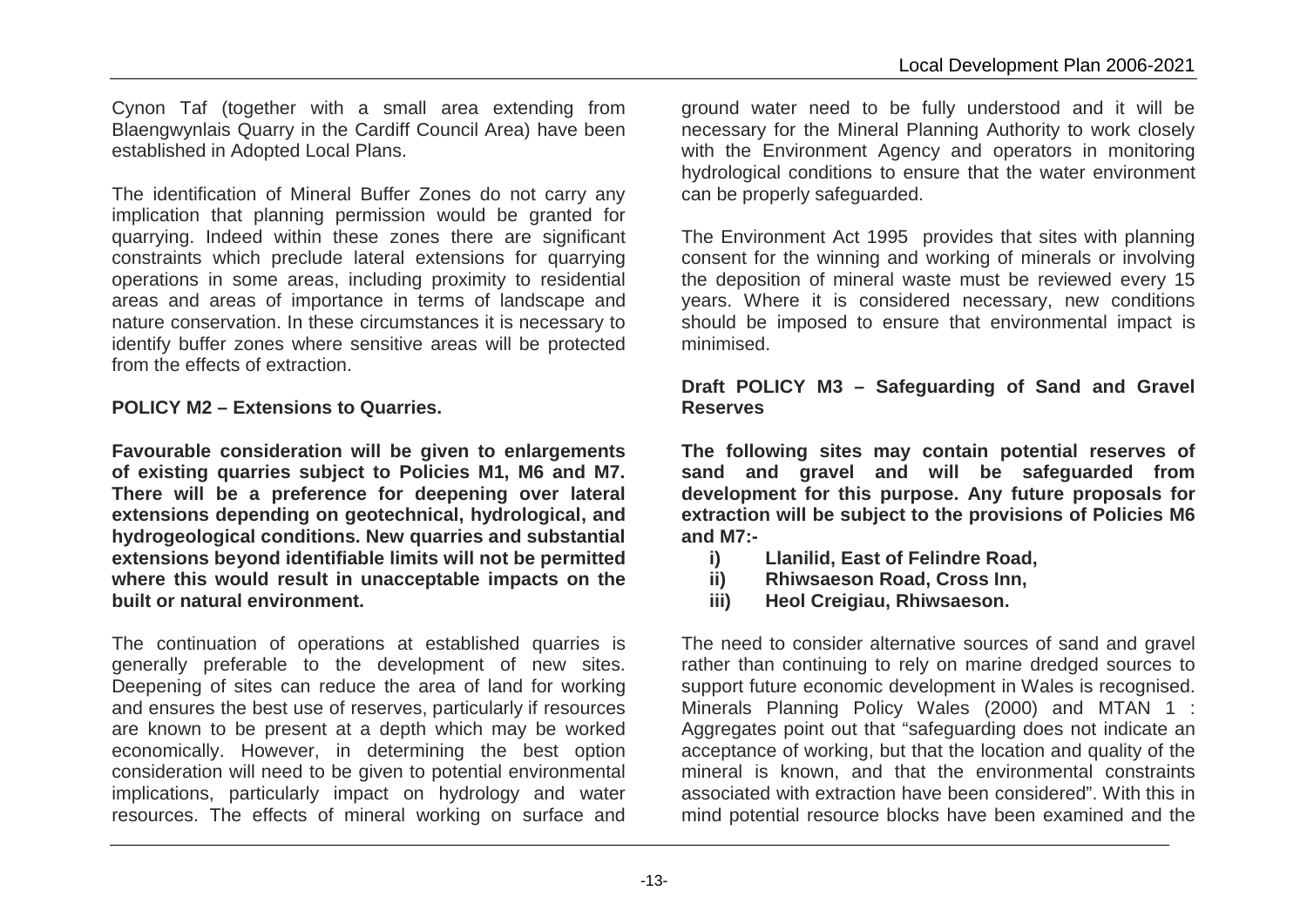above sites have been considered appropriate for safeguarding.

Mineral resources are finite and those which are of economic importance should be safeguarded against other forms of development which would sterilise them. While increasing use should be made of secondary and substitute materials, care should be taken not to sterilise primary mineral sources in the interests of long term sustainability.

# **Draft POLICY M4 – Safeguarding of Coal Reserves**

**The following sites may contain potential reserves of coal and will be safeguarded from development for this purpose. Any future proposals for extraction will be subject to the provisions of Policies M6 and M7.**

- **1. Land north east of Tower Colliery;**
- **2. Land north west of Brynna;**

The two areas identified include land at Tower, where proposals seeking to reclaim land for development as part of a strategic site involve potential coal extraction in the shorter term. Land west of Brynna is part of a wider area of potential resources which extends into the Bridgend CBC area. The draft MTAN advises that within the resource areas, Separation Zones should be measured from defined settlement boundaries within which coal operations will not be permitted. An inner separation zone of 200 metres should be classed as a high constraint and between 200 and 350 metres as a medium constraint.

## **Draft POLICY M5 – Pre-working of Mineral Reserves**

**Where reserves are under threat from sterilisation by necessary development the extraction of minerals prior to the other form of development taking place will be encouraged. Under these circumstances planning permission may be granted for prior extraction of minerals, provided that mineral extraction and restoration to an acceptable standard can be achieved within a timetable that would not prejudice implementation of the desired after-use.**

As well as the sites safeguarded in Policy M3, several other sites have been identified as having potential sand and gravel reserves. These sites (mainly in the Pontyclun/Talbot Green Area) are not considered appropriate for safeguarding for a number of reasons which include access constraints, proximity to residential areas and sterilisation by existing uses or consents.

There may be circumstances, however, where the sites are affected by infrastructure works or wider development proposals. In such cases, or where sites already have planning permission for development, pre–working of minerals may be desirable, either as a means of contributing to the overall viability of the scheme, or by providing a source of readily available construction materials. Allowing for such extraction prior to construction taking place is an approach recommended in Minerals Planning Policy Wales as a means of avoiding sterilisation.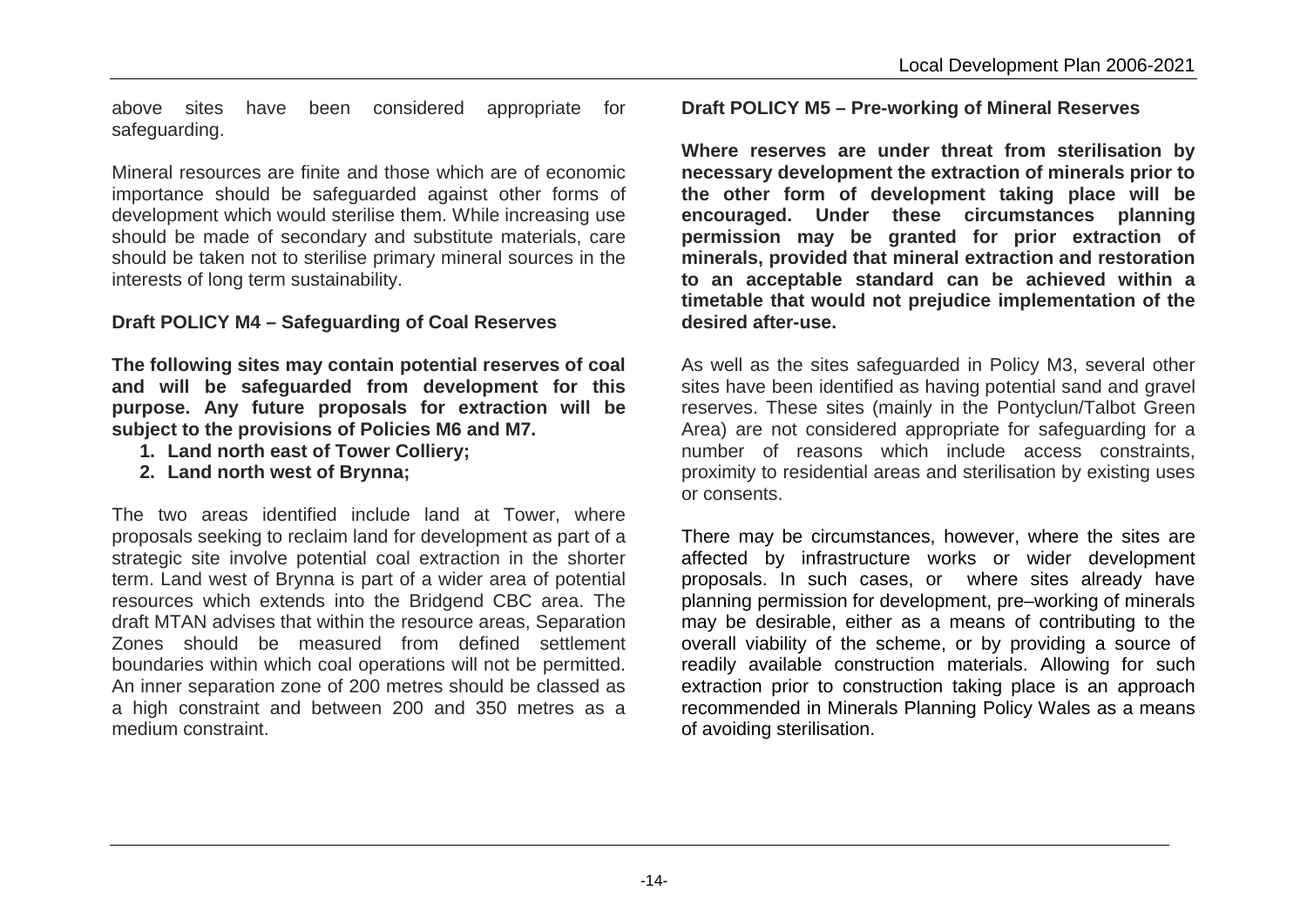**Draft POLICY M6- General Proposals For Winning and Working of Minerals.** 

**Proposals for the winning and working of minerals and associated development will be permitted only where:-**

- **i) A proven need has been established for the materials involved, either in a local or regional context;**
- **ii) The sterilisation of resources would otherwise occur;**
- **iii) The impact of operations and associated works and activities together with the duration of development upon neighbouring communities and land uses can be mitigated to acceptable levels, including the effects of noise, dust, and vibration;**
- **iv) Effects on surface and subsurface drainage and water resources can be adequately controlled;**
- **v) Adverse impacts on sensitive landscape areas can be minimised;**
- **vi) Proposals for restoration, aftercare and beneficial after-use are acceptable;**
- **vii) Measures can be taken to ensure that ecological and wildlife interests do not suffer significant adverse effects, particularly where designated and proposed areas of nature conservation interests or protected species may be affected;**
- **viii) h) Proposals are acceptable in terms of highway and transportation considerations, particularly the consequences of traffic movements and volume of traffic, with transportation by rail being favoured where appropriate;**
- **ix) Benefits to the local economy will result;**
- **x) j) The proposal is unlikely to create or exacerbate problems associated with ground stability in the surrounding area;**
- **xi) k) The unnecessary degradation of good quality agricultural land is avoided;**
- **xii) l) Adverse impact on important features of the built environment and archeologically sensitive areas, including conservation areas, listed buildings and scheduled ancient monuments can be mitigated.**

In considering proposals for the winning and working of minerals it will be important to ensure that sensitive areas in terms of landscape, nature conservation and local amenity are protected and that adequate restoration is carried out when operations have ceased. In order for planning permission to be granted it must be demonstrated that mineral extraction will not cause demonstrable harm and that any negative impacts can be addressed by planning conditions or agreements. Account must also be taken of the extent to which impacts can be mitigated and any positive environmental or economic benefits which may arise.

Although the individual characteristics of mineral workings may vary there are many common factors which need to be considered in assessing proposals. The criteria are intended to provide a general list against which wide ranging proposals may be judged. Soil stripping, for example, is a mineral operation which will be covered by this policy.

In appropriate circumstances these factors should be weighed by means of an Environmental Impact Assessment (EIA), prepared under the provisions of the Town and Country Planning (Environmental Impact Assessment)(England and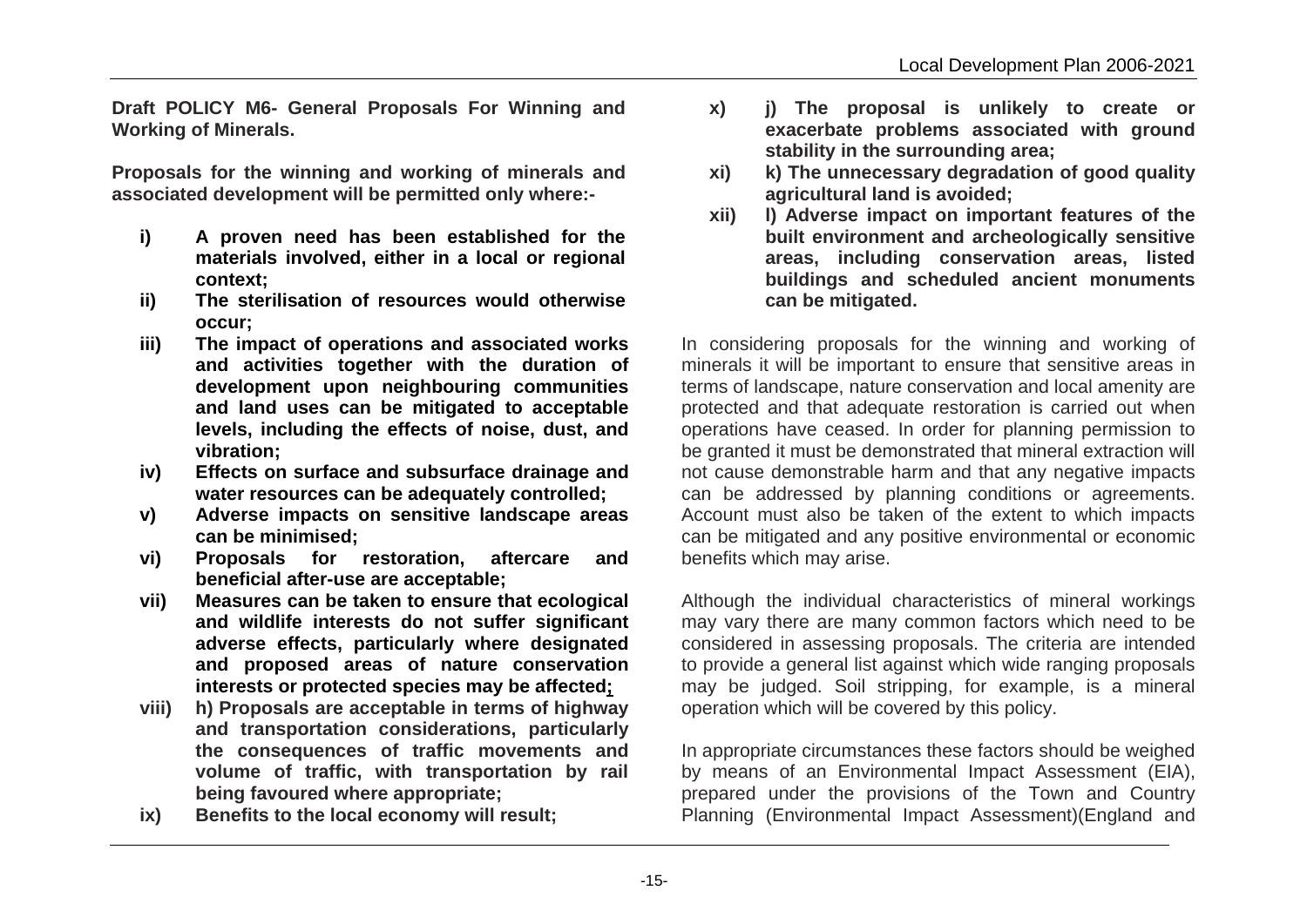Wales) Regulations 1999. EIA is always required where proposed quarries or open cast mines exceed 25 ha (Schedule 1). EIA may be required for all other proposed operations depending on the likely environmental impact (Schedule 2).

It is accepted that not all the criteria will be applicable in all cases. Further criteria specific to circumstances or the type of development are contained in the following policies.

# **Draft POLICY M7 – Restoration**

**Proposals for restoration and reclamation should be submitted for approval with every application. These should incorporate a scheme outlining:-**

- **i) Plans for the progressive restoration of the site where possible;**
- **ii) Submission of details of phasing, filling and landforms, drainage, soil management, planting and landscaping;**
- **iii) Plans for the removal of all plant, buildings, structures, machinery, roads and hardstanding;**
- **iv) Proposals for the beneficial use of waste materials;**
- **v) Aftercare proposals.**

Mineral workings have a wide range of potential after uses, but because of their mainly rural location, most sites will normally be reinstated to agriculture, forestry or amenity after uses such as recreation or nature conservation. Restoration proposals should make a positive contribution by taking into account the pre-working character of the site whilst aiming to enhance those characteristics in terms of nature conservation,

landscape, recreational potential and/or agricultural land quality.

During the course of operations there are clear advantages in reducing the impact of quarries and other open pit excavations by creating landscaping screens, sympathetic siting of plant and phasing of development to allow for restoration of worked out areas whilst work progresses elsewhere. Mineral operators will be required to address these matters when submitting applications for mineral working, including reviews of existing permissions*.*

Properly worded and relevant planning conditions should secure the restoration, aftercare and after use of sites. In some cases bonds or other financial guarantees may be required to underpin planning conditions, particularly in coal extraction schemes. Section 106 Agreements can also be used to secure long term site management or contributions to community facilities.

# **Draft POLICY M8- Tipping of Mineral Waste**

**Proposals for the tipping of mineral waste will only be permitted where they are acceptable under Policy M6 and where:-**

- **i) It can be demonstrated that the materials cannot be utilised elsewhere for fill purposes or for other forms of re - use;**
- **ii) The scale of the proposals and the resultant land form is compatible with the existing landscape;**
- **iii) The waste materials can be compacted, contoured and progressively treated to safe**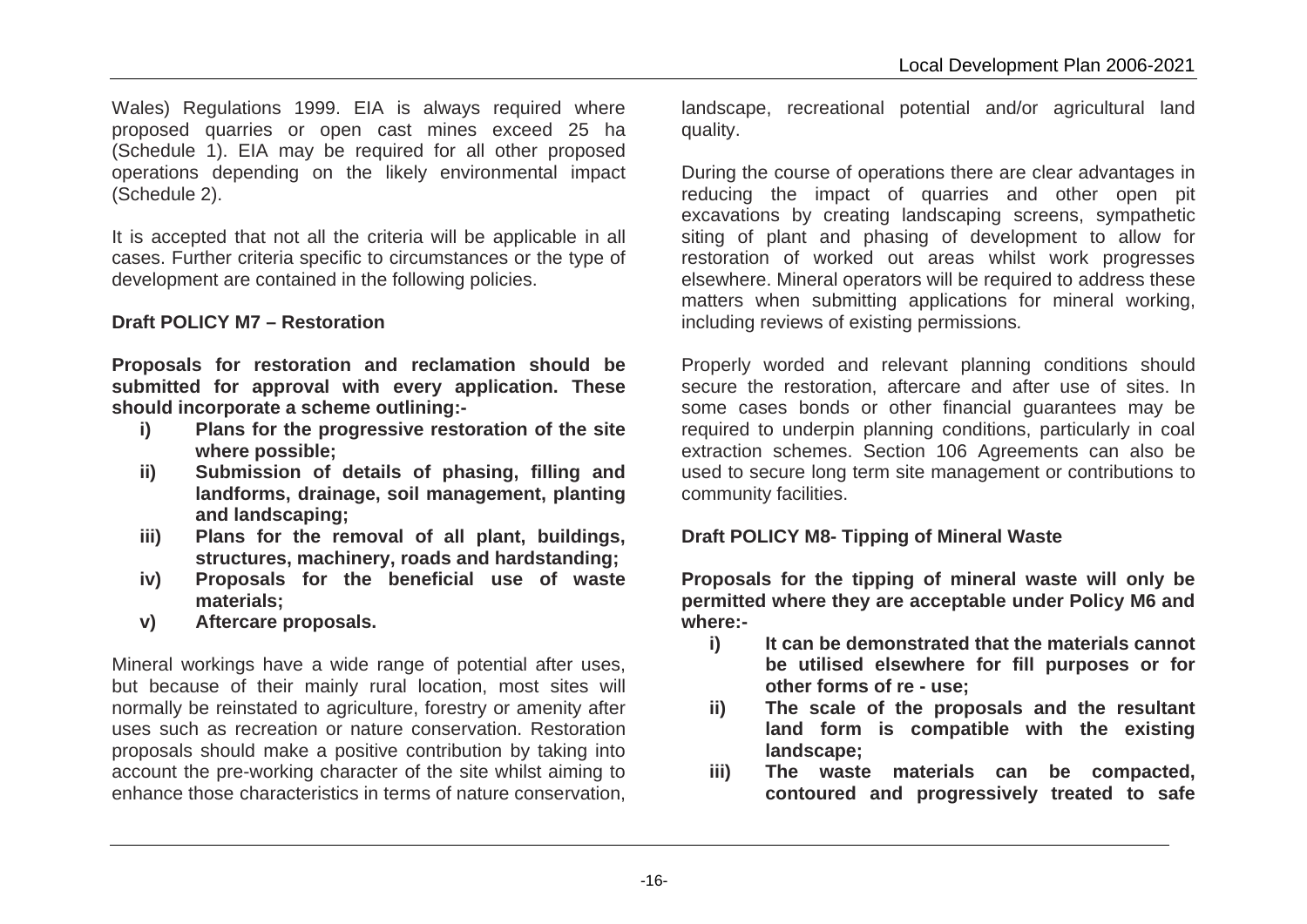**standards that are appropriate for the required after-use;**

**iv) Potential effects of pollution and impact on the wider environment are minimised.**

Mineral operations often produce waste. Re–use of these wastes (See POLICY M9) can help to conserve mineral deposits whilst at the same time minimising the need for new tipping. If it is not practicable to re-use waste, sites for disposing of mineral waste will be required, either adjacent to the extraction site or elsewhere.

Disposal of mine or quarry waste would normally require planning permission, although there is provision in the Town and Country Planning (General Permitted Development) Order 1995 (GDPO) for disposal on site or on ancillary land (subject to limitations of scale). In any event operators will be required to submit a waste management scheme covering the manner in which waste is to be deposited, storage of subsoil and topsoil, and the restoration and aftercare of the site.

#### **Draft POLICY M9 – Use of Secondary Materials**

**The use of recycled and secondary aggregates, together with appropriate industrial wastes which are suitable as substitute materials, will be encouraged in order to reduce demand from primary sources, provided that:-**

- **i) any production or treatment processes can be carried out without unacceptable harm to the environment;**
- **ii) the location of recycling facilities is compatible with appropriate waste policies in this Plan;**
- **iii) large scale importation of waste materials can be fully justified .**

It is important to maximise the use of such substitute materials such as recycled and secondary aggregates as it reduces the amount of primary won minerals required which are a finite resource. At the same time quantities of materials which would otherwise be regarded as waste for tipping are also reduced. Recycled aggregates are those previously used in construction (eg. construction and demolition wastes) whereas secondary aggregates are by- products of mineral activities or other processes (eg colliery spoil, power station ash etc.)

In recovering materials treatment may be required in order to obtain inert aggregates (for example, the cleaning of spent railway ballast). Recycling facilities are also needed, some of which may be of a temporary nature, ie on site during construction. It is important that necessary safeguards are in place to protect the surrounding environment from any adverse effects of such activities. In this context the above policy needs to be applied in conjunction with Policies M6 and M7 and relevant Waste policies in this Plan.

There are circumstances where the quantities of waste generated by mineral operations is not sufficient to complete restoration of workings. This may necessitate the importation of inert waste. In these circumstances, the waste management implications will need to be weighed up against the restoration objectives. There will also be a requirement for a site licence under the Environment Protection Act 1990, and granted by the Environment Agency. The following policies are also relevant in this context.

# **Draft POLICY M10 – Reworking of Mineral Waste**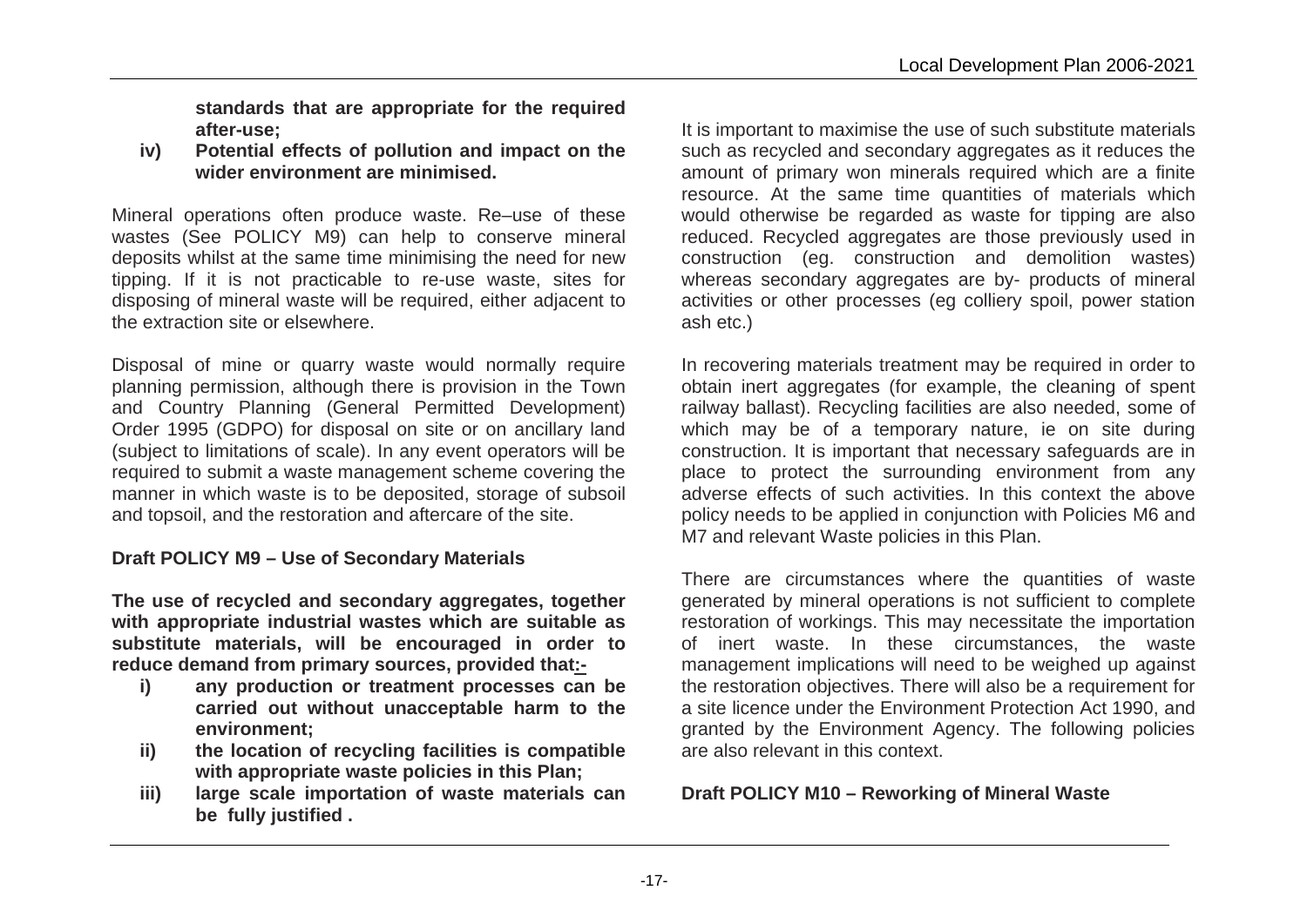**Proposals for the reworking of mineral waste will be permitted where:-**

- **i) they provide opportunities for environmental enhancement;**
- **ii) they enable land to be reclaimed for suitable after uses which are compatible with Plan Policies;**
- **iii) there are no unacceptable detrimental effects on the local environment; including public access, neighbouring land uses, settlements, or sites being promoted for economic development;**
- **iv) provision is made for acceptable transportation of materials;**
- **v) the site is not regarded as having significance in landscape, scientific or archeological terms.**

The re-use of mineral waste from discontinued workings and old spoil tips may contribute to overall sustainability objectives whilst also encouraging land reclamation initiatives. Furthermore economic reserves of coal may be found in old spoil tips which date from periods when methods for separating coal from spoil were not particularly efficient.

Although reworking is generally encouraged, in many cases there may be good planning reasons for resisting proposals. Old tips, for example, may have become re-colonised by important species of flora and fauna, or may have industrial archeological merits. As such they may also contribute to landscape character.

Reworking activities may also have a major impact on the local environment and residential amenities. There will thus be a need to weigh up the benefits of reworking against environmental impact. Facts to consider will include the need

for the mineral concerned, arrangements for working and transportation, and the proposed reclamation scheme. Wherever practicable progressive restoration will be required.

# **Draft POLICY M11 – Borrow Pits**

**Proposals for the development of borrow pits will be permitted where:-**

- **i) there is a need for a particular type of aggregate which cannot reasonably be supplied from existing quarries in the area or where supply from existing sources would be detrimental to local amenities due to the scale, location and timing of operations ;**
- **ii) the site lies on, or immediately adjoins, the proposed construction scheme so that materials can be conveyed with minimal impact on the local highway network;**
- **iii) the site can be satisfactorily restored, preferably without the use of imported materials.**

Borrow pits are temporary mineral workings on or near major construction projects which supply aggregates for the project and which are sometimes used for the disposal of surplus material from the scheme. A recent example in Rhondda Cynon Taf was the Gelli'r Haidd Uchaf Borrow Pit, worked in conjunction with the Parc Eirin scheme west of Tonyrefail.

Generally it is beneficial to develop borrow pits in close proximity to construction works to minimise the transportation of aggregates. In considering proposals, Policies M6 and M7 should also be referred to.